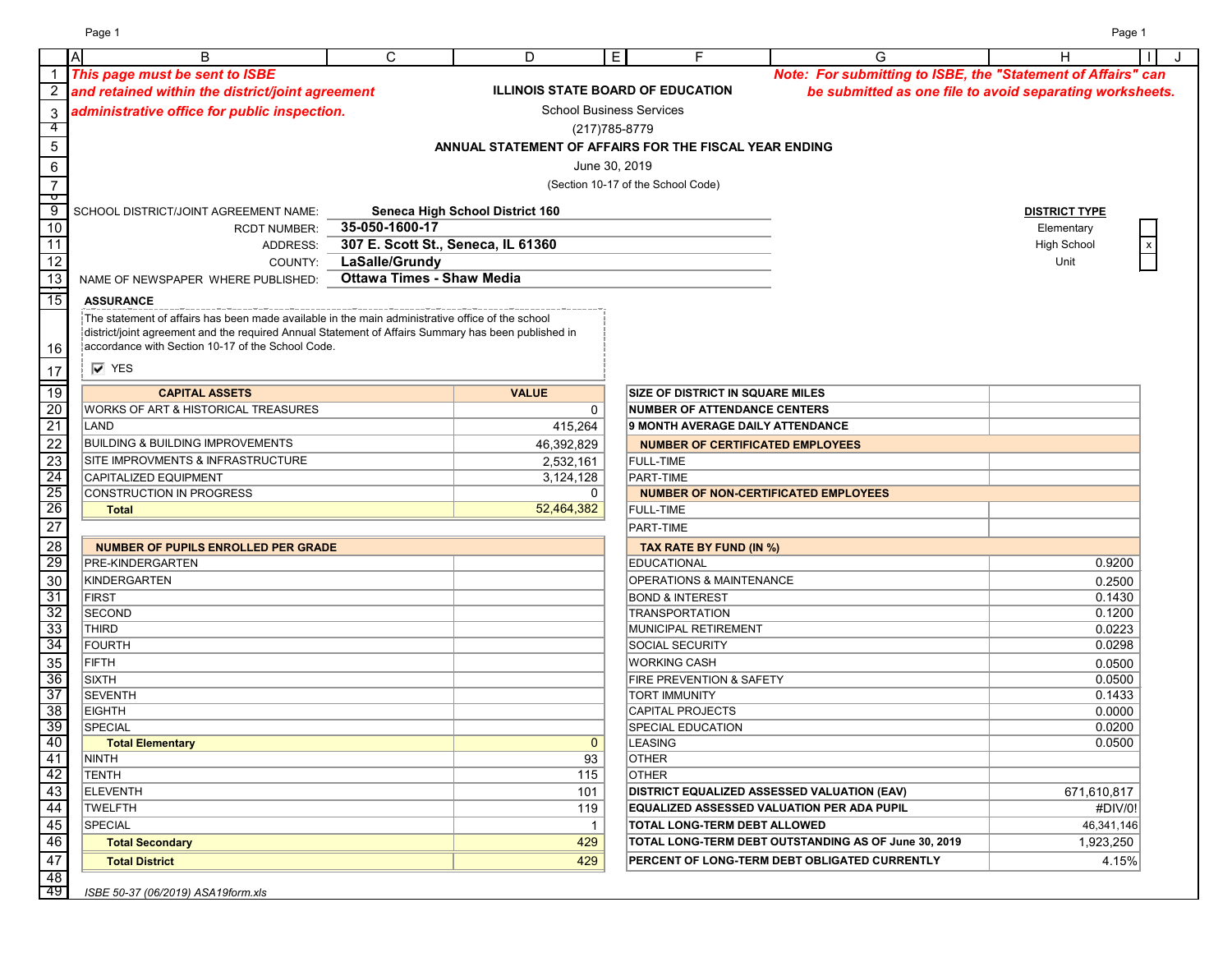|                 | A                                                | B         | C                  | D                       | F.                                         | Е                   | G                                           | $\mathsf{H}$            |                     |                | Κ                            |
|-----------------|--------------------------------------------------|-----------|--------------------|-------------------------|--------------------------------------------|---------------------|---------------------------------------------|-------------------------|---------------------|----------------|------------------------------|
|                 |                                                  |           |                    |                         | <b>STATEMENT OF ASSETS AND LIABILITIES</b> |                     |                                             |                         |                     |                |                              |
| $\overline{2}$  |                                                  |           |                    |                         |                                            | AS OF JUNE 30, 2019 |                                             |                         |                     |                |                              |
| $\overline{3}$  |                                                  |           |                    |                         |                                            |                     |                                             |                         |                     |                |                              |
| 4               |                                                  |           | (10)               | (20)                    | (30)                                       | (40)                | (50)                                        | (60)                    | (70)                | (80)           | (90)                         |
|                 | <b>Description</b>                               | Acct      | <b>Educational</b> | <b>Operations &amp;</b> | <b>Debt Service</b>                        | Transportation      | <b>Municipal</b><br><b>Retirement &amp;</b> | <b>Capital Projects</b> | <b>Working Cash</b> | Tort           | <b>Fire Prevention &amp;</b> |
| 5               |                                                  | <b>No</b> |                    | Maintenance             |                                            |                     | <b>Social Security</b>                      |                         |                     |                | <b>Safety</b>                |
| 6               | <b>CURRENT ASSETS (100)</b>                      |           |                    |                         |                                            |                     |                                             |                         |                     |                |                              |
|                 | Cash (Accounts 111 thru 115)                     |           | 402,653            | 31,281                  | 88                                         | 35,523              | 58,354                                      | 0                       | $\Omega$            | $\mathbf 0$    | 1,941                        |
| 8               | Investments                                      | 120       | 10,845,403         | 1,673,070               | 17,258                                     | 1,020,014           | 759,121                                     | 3,308,051               | 214,159             | $\mathbf 0$    | 36,068                       |
| 9               | <b>Taxes Receivable</b>                          | 130       | 0                  | $\mathbf 0$             | 0                                          | $\mathbf 0$         | $\mathbf 0$                                 | 0                       | 0                   | $\mathbf 0$    | $\Omega$                     |
| 10              | Interfund Receivables                            | 140       | $\mathbf 0$        | $\mathbf 0$             | 0                                          | $\mathbf 0$         | $\mathbf{0}$                                | 0                       | 0                   | $\mathbf 0$    | $\Omega$                     |
| 11              | Intergovernmental Accounts Receivable            | 150       | $\mathbf 0$        | $\mathbf 0$             | $\mathsf{O}$                               | $\mathbf 0$         | $\mathbf 0$                                 | 0                       | 0                   | 0              | $\Omega$                     |
| $\overline{12}$ | <b>Other Receivables</b>                         | 160       | $\mathbf 0$        | $\mathbf 0$             | $\mathsf{O}$                               | $\pmb{0}$           | $\mathbf{0}$                                | 0                       | $\mathbf 0$         | $\mathbf 0$    | $\mathbf 0$                  |
| $\overline{13}$ | Inventory                                        | 170       | $\mathbf 0$        | $\mathbf 0$             | $\mathbf 0$                                | $\mathbf 0$         | $\mathbf 0$                                 | 0                       | $\mathbf 0$         | $\mathbf 0$    | $\mathbf 0$                  |
| 14              | Prepaid Items                                    | 180       | $\mathbf 0$        | $\mathbf 0$             | $\mathbf 0$                                | $\mathbf 0$         | $\mathbf{0}$                                | 0                       | $\mathbf{0}$        | $\mathbf 0$    | $\mathbf 0$                  |
| 15              | Other Current Assets                             | 190       | $\Omega$           | $\mathbf{0}$            | $\mathbf{0}$                               | $\mathbf{0}$        | $\Omega$                                    | $\mathbf{0}$            | $\mathbf{0}$        | 0              | $\Omega$                     |
| 16              | <b>Total Current Assets</b>                      |           | 11,248,056         | 1,704,351               | 17,346                                     | 1,055,537           | 817,475                                     | 3,308,051               | 214,159             | $\overline{0}$ | 38,009                       |
| 17              | <b>CURRENT LIABILITIES (400)</b>                 |           |                    |                         |                                            |                     |                                             |                         |                     |                |                              |
|                 | 18 Interfund Payables                            | 410       | $\mathbf 0$        | $\mathbf 0$             | $\mathbf 0$                                | 0                   | $\mathbf 0$                                 | 0                       |                     | $\mathbf 0$    | 0                            |
| 19              | Intergovernmental Accounts Payable               | 420       | $\mathbf 0$        | $\mathbf 0$             | $\mathsf{O}$                               | $\mathbf 0$         | $\mathbf{0}$                                | 0                       | $\mathbf 0$         | $\mathbf 0$    | $\mathbf 0$                  |
|                 | 20 Other Payable                                 | 430       | $\mathbf 0$        | 0                       | $\mathbf 0$                                | 0                   | $\mathbf 0$                                 | 0                       | 0                   | $\mathbf 0$    | $\mathbf 0$                  |
| $\overline{21}$ | Contracts Payable                                | 440       | $\mathbf 0$        | $\mathbf 0$             | $\mathbf 0$                                | $\pmb{0}$           | $\mathbf{0}$                                | 0                       | 0                   | $\mathbf 0$    | $\mathsf 0$                  |
| $\overline{22}$ | Loans Payable                                    | 460       | $\mathbf 0$        | $\mathbf 0$             | $\mathbf 0$                                | $\mathbf 0$         | $\mathbf{0}$                                | 0                       | $\mathbf{0}$        | $\mathbf 0$    | $\mathbf 0$                  |
|                 | 23 Salaries & Benefits Payable                   | 470       | $\mathbf 0$        | $\mathbf 0$             | $\mathbf 0$                                | $\pmb{0}$           | $\mathbf 0$                                 | 0                       | $\mathbf 0$         | $\mathbf 0$    | $\mathbf 0$                  |
| $\overline{24}$ | Payroll Deductions & Withholdings                | 480       | $\mathbf 0$        | $\mathbf 0$             | $\mathbf 0$                                | $\mathbf 0$         | $\mathbf{0}$                                | $\mathbf{0}$            | $\mathbf{0}$        | $\mathbf{0}$   | $\mathbf 0$                  |
|                 | 25 Deferred Revenues & Other Current Liabilities | 490       | $\mathbf 0$        | 0                       | $\mathbf 0$                                | $\mathbf 0$         | $\mathbf 0$                                 | 0                       | $\mathbf 0$         | $\mathbf 0$    | $\mathsf 0$                  |
| 26              | Due to Activity Fund Organizations               | 493       | $\mathbf 0$        | 0                       | $\mathbf 0$                                | $\mathbf 0$         | $\Omega$                                    | 0                       | 0                   | 0              | $\mathbf 0$                  |
| $\overline{27}$ | <b>Total Current Liabilities</b>                 |           | $\overline{0}$     | $\overline{0}$          | $\mathbf{0}$                               | $\mathbf{0}$        | $\mathbf{0}$                                | $\mathbf{0}$            | $\mathbf{0}$        | $\overline{0}$ | $\mathbf{0}$                 |
| 28              | <b>LONG-TERM LIABILITIES (500)</b>               |           |                    |                         |                                            |                     |                                             |                         |                     |                |                              |
| 29              | Long-Term Debt Payable                           | 511       |                    |                         |                                            |                     |                                             |                         |                     |                |                              |
| $\overline{30}$ | <b>Total Liabilities</b>                         |           | $\mathbf{0}$       | $\overline{0}$          | $\mathbf{0}$                               | $\mathbf{0}$        | $\Omega$                                    | $\mathbf{0}$            | $\overline{0}$      | $\overline{0}$ | $\Omega$                     |
| 31              | <b>Reserved Fund Balance</b>                     | 714       | $\mathbf{0}$       | $\mathbf 0$             | 0                                          | 0                   | 236,942                                     | $\mathbf{0}$            | 0                   | $\mathbf 0$    |                              |
| 32              | Unreserved Fund Balance                          | 730       | 11,248,056         | 1,704,351               | 17,346                                     | 1,055,537           | 580,533                                     | 3,308,051               | 214,159             | 0              | 38,009                       |
| 33              | Investments in General Fixed Assets              |           |                    |                         |                                            |                     |                                             |                         |                     |                |                              |
|                 | 34 Total Liabilities and Fund Balances           |           | 11,248,056         | 1,704,351               | 17,346                                     | 1,055,537           | 817,475                                     | 3,308,051               | 214,159             | $\mathbf{0}$   | 38,009                       |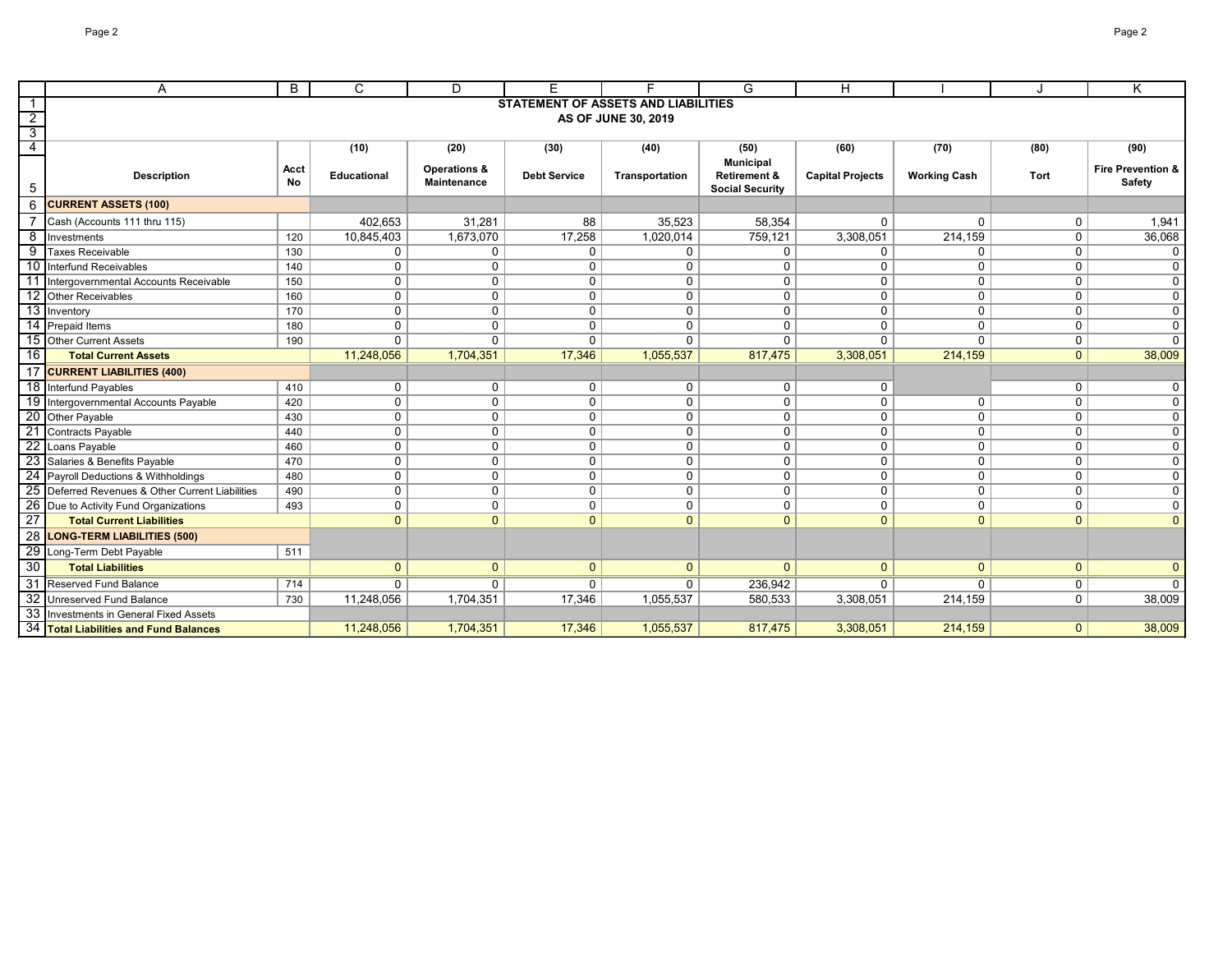|                 | A                                                                                                                          | B          | $\mathsf{C}$                                                                                     | D                                             | E.                  | F                                                           | G                        | H                       |                     |                | K                                             |
|-----------------|----------------------------------------------------------------------------------------------------------------------------|------------|--------------------------------------------------------------------------------------------------|-----------------------------------------------|---------------------|-------------------------------------------------------------|--------------------------|-------------------------|---------------------|----------------|-----------------------------------------------|
| $\overline{1}$  |                                                                                                                            |            | STATEMENT OF REVENUES RECEIVED/REVENUES, EXPENDITURES DISBURSED/EXPENDITURES, OTHER SOURCES/USES |                                               |                     |                                                             |                          |                         |                     |                |                                               |
| $\overline{2}$  |                                                                                                                            |            |                                                                                                  |                                               |                     | AND CHANGES IN FUND BALANCE - FOR YEAR ENDING JUNE 30, 2019 |                          |                         |                     |                |                                               |
| $\overline{3}$  |                                                                                                                            |            |                                                                                                  |                                               |                     |                                                             |                          |                         |                     |                |                                               |
| $\overline{4}$  |                                                                                                                            |            | (10)                                                                                             | (20)                                          | (30)                | (40)                                                        | (50)<br><b>Municipal</b> | (60)                    | (70)                | (80)           | (90)                                          |
|                 | <b>Description</b>                                                                                                         | Acct<br>No | <b>Educational</b>                                                                               | <b>Operations &amp;</b><br><b>Maintenance</b> | <b>Debt Service</b> | Transportation                                              | <b>Retirement &amp;</b>  | <b>Capital Projects</b> | <b>Working Cash</b> | Tort           | <b>Fire Prevention &amp;</b><br><b>Safety</b> |
| 5               |                                                                                                                            |            |                                                                                                  |                                               |                     |                                                             | <b>Social Security</b>   |                         |                     |                |                                               |
| 6               | <b>RECEIPTS/REVENUES</b>                                                                                                   |            |                                                                                                  |                                               |                     |                                                             |                          |                         |                     |                |                                               |
|                 | Local Sources                                                                                                              | 1000       | 7,716,445                                                                                        | 1,726,683                                     | 210,417             | 819,793                                                     | 1,141,153                | 64,994                  | 339,249             | 979,193        | 333,884                                       |
| 8               | Flow-Through Received/Revenue from One District to<br><b>Another District</b>                                              | 2000       | $\mathbf{0}$                                                                                     | 0                                             |                     | O                                                           | 0                        |                         |                     |                |                                               |
| 9               | <b>State Sources</b>                                                                                                       | 3000       | 419,033                                                                                          | $\mathbf 0$                                   | $\mathbf 0$         | 114,455                                                     | $\Omega$                 | $\mathbf{0}$            | $\mathbf{0}$        | $\mathbf{0}$   | $\mathbf 0$                                   |
|                 | 10 Federal Sources                                                                                                         | 4000       | 327,007                                                                                          | $\Omega$                                      | $\mathbf 0$         | $\Omega$                                                    | $\Omega$                 | $\Omega$                | $\Omega$            | $\Omega$       | $\Omega$                                      |
| 11              | <b>Total Direct Receipts/Revenues</b>                                                                                      |            | 8,462,485                                                                                        | 1,726,683                                     | 210,417             | 934,248                                                     | 1,141,153                | 64,994                  | 339,249             | 979,193        | 333,884                                       |
|                 | 12 Rec./Rev. for "On Behalf" Payments                                                                                      | 3998       | 3,506,858                                                                                        |                                               |                     |                                                             |                          |                         |                     |                |                                               |
| 13              | <b>Total Receipts/Revenues</b>                                                                                             |            | 11,969,343                                                                                       | 1,726,683                                     | 210,417             | 934,248                                                     | 1,141,153                | 64,994                  | 339,249             | 979,193        | 333,884                                       |
| 14              | <b>DISBURSEMENTS/EXPENDITURES</b>                                                                                          |            |                                                                                                  |                                               |                     |                                                             |                          |                         |                     |                |                                               |
|                 | 15 Instruction                                                                                                             | 1000       | 5,003,914                                                                                        |                                               |                     |                                                             | 84,550                   |                         |                     |                |                                               |
| 16              | <b>Support Services</b>                                                                                                    | 2000       | 2,737,295                                                                                        | 1,420,681                                     |                     | 457,556                                                     | 801,117                  | $\Omega$                |                     | 979,193        | 2,197,948                                     |
| 17              | <b>Community Services</b>                                                                                                  | 3000       | $\mathbf 0$                                                                                      | $\mathbf 0$                                   |                     | 0                                                           | 0                        |                         |                     |                |                                               |
|                 | 18 Payments to Other Districts & Govt Units                                                                                | 4000       | 111,927                                                                                          | 0                                             | 0                   | 0                                                           | 0                        | 0                       |                     | 0              | 0                                             |
|                 | 19 Debt Services                                                                                                           | 5000       | $\mathbf 0$                                                                                      | $\mathbf 0$                                   | 256,162             | 0                                                           | $\mathbf 0$              |                         |                     | $\mathbf{0}$   | $\Omega$                                      |
| 20              | <b>Total Direct Disbursements/Expenditures</b>                                                                             |            | 7,853,136                                                                                        | 1,420,681                                     | 256,162             | 457,556                                                     | 885,667                  | $\mathbf{0}$            |                     | 979,193        | 2,197,948                                     |
|                 | Disb./Expend. for "On Behalf" Payments                                                                                     | 4180       | 3,506,858                                                                                        | $\overline{0}$                                | $\Omega$            | $\Omega$                                                    | $\Omega$                 | $\mathbf{0}$            |                     | $\mathbf{0}$   |                                               |
| $\overline{22}$ | <b>Total Disbursements/Expenditures</b>                                                                                    |            | 11,359,994                                                                                       | 1,420,681                                     | 256,162             | 457,556                                                     | 885,667                  | $\mathbf{0}$            |                     | 979,193        | 2,197,948                                     |
|                 | <b>Excess of Direct Receipts/Revenues Over (Under)</b>                                                                     |            |                                                                                                  |                                               |                     |                                                             |                          |                         |                     |                |                                               |
|                 | Direct Disbursements/Expenditures                                                                                          |            | 609,349                                                                                          | 306,002                                       | (45, 745)           | 476,692                                                     | 255,486                  | 64,994                  | 339,249             | $\mathbf 0$    | (1,864,064)                                   |
| 24              | <b>Other Sources of Funds</b>                                                                                              | 7000       | 1,300,250                                                                                        | 500,000                                       | 0                   | $\mathbf 0$                                                 | 0                        | 1,000,000               | (1,300,000)         | $\mathbf 0$    | $\mathbf{0}$                                  |
| 25              | <b>Other Uses of Funds</b>                                                                                                 | 8000       | $\mathbf 0$                                                                                      | 1,000,000                                     | $\mathbf{0}$        | 500,000                                                     | $\mathbf 0$              | $\Omega$                | $\mathbf{0}$        | $\mathbf 0$    | $\mathbf{0}$                                  |
| 26              | <b>Total Other Sources/Uses of Funds</b>                                                                                   |            | 1,300,250                                                                                        | (500,000)                                     | $\overline{0}$      | (500,000)                                                   | $\mathbf{0}$             | 1,000,000               | (1,300,000)         | $\overline{0}$ | $\mathbf{0}$                                  |
|                 | <b>Excess of Receipts/Revenues &amp; Other Sources of Funds</b><br>(Over/Under) Expenditures/Disbursements & Other Uses of |            |                                                                                                  |                                               |                     |                                                             |                          |                         |                     |                |                                               |
|                 | 27 Funds                                                                                                                   |            | 1,909,599                                                                                        | (193,998)                                     | (45, 745)           | (23, 308)                                                   | 255,486                  | 1,064,994               | (960, 751)          | $\pmb{0}$      | (1,864,064)                                   |
|                 | Beginning Fund Balances - July 1, 2018                                                                                     |            | 9,338,457                                                                                        | 1,898,349                                     | 63,091              | 1,078,845                                                   | 561,989                  | 2,243,057               | 1,174,910           | $\mathbf 0$    | 1,902,073                                     |
|                 | Other Changes in Fund Balances Increases                                                                                   |            |                                                                                                  |                                               |                     |                                                             |                          |                         |                     |                |                                               |
| 29              | (Decreases)                                                                                                                |            | $\Omega$                                                                                         | $\mathbf 0$                                   | $\Omega$            | $\Omega$                                                    |                          |                         |                     | 0              | $\mathbf 0$                                   |
|                 | 30 Ending Fund Balances June 30, 2019                                                                                      |            | 11,248,056                                                                                       | 1,704,351                                     | 17,346              | 1,055,537                                                   | 817,475                  | 3,308,051               | 214,159             | $\mathbf{0}$   | 38,009                                        |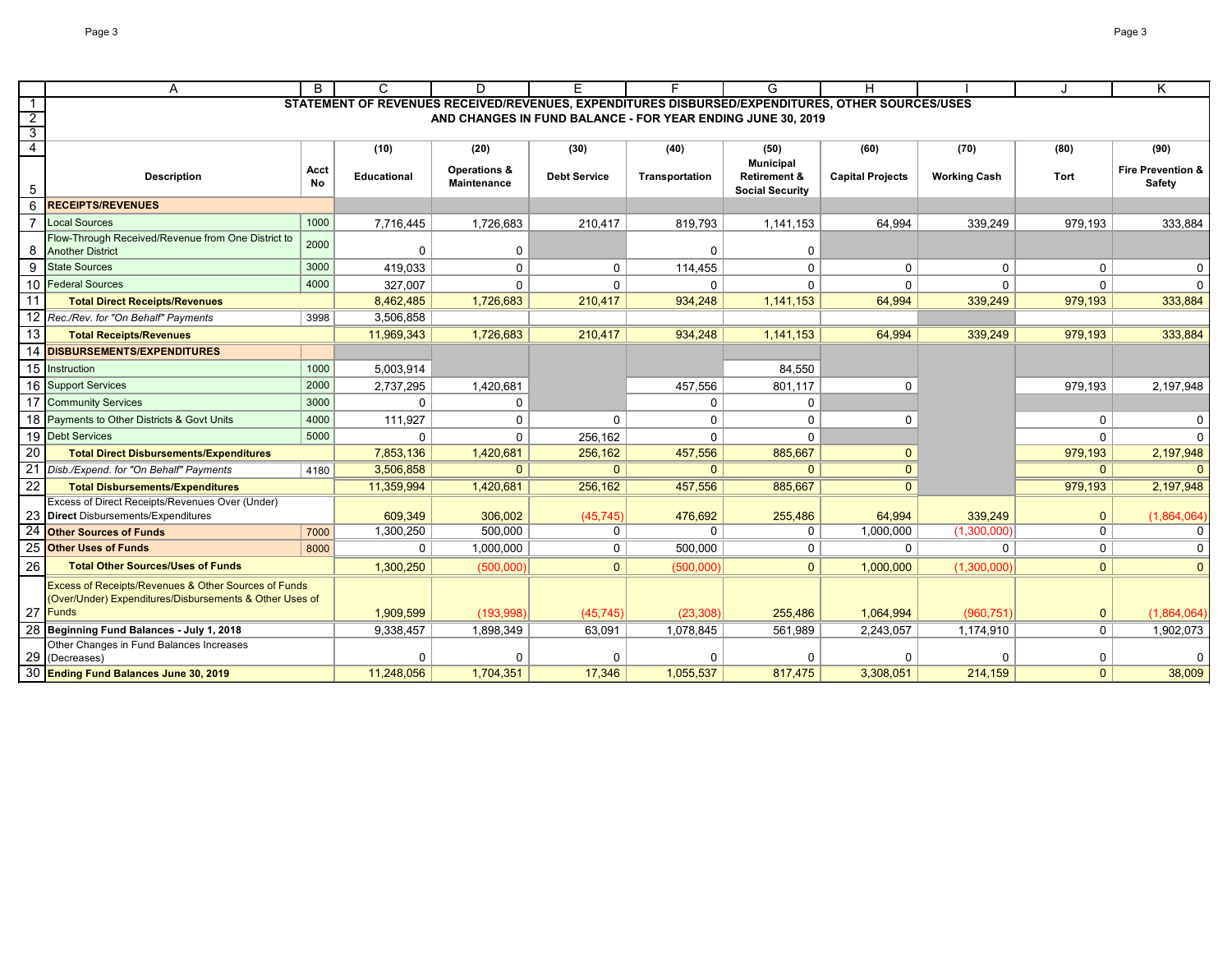|                 | В                                                                                                                                                                   | C                                                                                                                                                                                                                              | D    | Е           |                                      | G                    | н              |                                                                          |                         | Κ                   |                | M                 |
|-----------------|---------------------------------------------------------------------------------------------------------------------------------------------------------------------|--------------------------------------------------------------------------------------------------------------------------------------------------------------------------------------------------------------------------------|------|-------------|--------------------------------------|----------------------|----------------|--------------------------------------------------------------------------|-------------------------|---------------------|----------------|-------------------|
|                 |                                                                                                                                                                     |                                                                                                                                                                                                                                |      |             |                                      |                      |                | ANNUAL STATEMENT OF AFFAIRS SUMMARY FOR FISCAL YEAR ENDING JUNE 30, 2019 |                         |                     |                |                   |
|                 |                                                                                                                                                                     |                                                                                                                                                                                                                                |      |             |                                      |                      |                |                                                                          |                         |                     |                |                   |
| $\overline{2}$  |                                                                                                                                                                     |                                                                                                                                                                                                                                |      |             |                                      |                      |                |                                                                          |                         |                     |                |                   |
| $\overline{3}$  |                                                                                                                                                                     | The summary must be published in the local newspaper.                                                                                                                                                                          |      |             |                                      |                      |                |                                                                          |                         |                     |                |                   |
| -4              |                                                                                                                                                                     |                                                                                                                                                                                                                                |      |             |                                      |                      |                |                                                                          |                         |                     |                |                   |
|                 |                                                                                                                                                                     | Copies of the detailed Annual Statement of Affairs for the Fiscal Year Ending June 30, 2019 will be available for public inspection in the school district/joint agreement administrative office by December 1, annually. Indi |      |             |                                      |                      |                |                                                                          |                         |                     |                |                   |
| 5               |                                                                                                                                                                     | review this Annual Statement of Affairs should contact:                                                                                                                                                                        |      |             |                                      |                      |                |                                                                          |                         |                     |                |                   |
| 6               |                                                                                                                                                                     | Seneca High School District 160                                                                                                                                                                                                |      |             | 307 E Scott Street, Seneca, IL 61360 |                      |                | 815-357-5000                                                             |                         | 8 am - 4 pm         |                |                   |
| $\overline{7}$  | School District/Joint Agreement Name                                                                                                                                |                                                                                                                                                                                                                                |      |             | Address                              |                      |                | Telephone                                                                |                         | Office Hours        |                |                   |
| $\frac{8}{1}$   |                                                                                                                                                                     | Also by January 15, annually the detailed Annual Statement of Affairs for the Fiscal Year Ending June 30, 2019, will be posted on the Illinois State Board of Education's website@ www.isbe.net.                               |      |             |                                      |                      |                |                                                                          |                         |                     |                |                   |
| $-10$           | SUMMARY: The following is the Annual Statement of Affairs Summary that is required to be published by the school district/joint agreement for the past fiscal year. |                                                                                                                                                                                                                                |      |             |                                      |                      |                |                                                                          |                         |                     |                |                   |
| ┯               |                                                                                                                                                                     |                                                                                                                                                                                                                                |      |             |                                      |                      |                |                                                                          |                         |                     |                |                   |
| 12              |                                                                                                                                                                     | Statement of Operations as of June 30, 2019                                                                                                                                                                                    |      |             |                                      |                      |                |                                                                          |                         |                     |                |                   |
|                 |                                                                                                                                                                     |                                                                                                                                                                                                                                |      |             | Operations &                         |                      |                | Municipal                                                                |                         |                     |                | Fire Prevention & |
| 13              |                                                                                                                                                                     |                                                                                                                                                                                                                                |      | Educational | Maintenance                          | <b>Debt Services</b> | Transportation | Retirement/Social                                                        | <b>Capital Projects</b> | <b>Working Cash</b> | Tort           | Safety            |
| 14              | <b>Local Sources</b>                                                                                                                                                |                                                                                                                                                                                                                                | 1000 | 7,716,445   | 1,726,683                            | 210.417              | 819.793        | Security<br>1,141,153                                                    | 64,994                  | 339,249             | 979,193        | 333,884           |
|                 |                                                                                                                                                                     | Flow-Through Receipts/Revenues from One                                                                                                                                                                                        | 2000 |             |                                      |                      |                |                                                                          |                         |                     |                |                   |
| 15              | District to Another District                                                                                                                                        |                                                                                                                                                                                                                                |      |             |                                      |                      |                |                                                                          |                         |                     |                |                   |
| 16              | <b>State Sources</b>                                                                                                                                                |                                                                                                                                                                                                                                | 3000 | 419,033     | $\Omega$                             | $\Omega$             | 114,455        |                                                                          | 0                       | 0                   | 0              | $\overline{0}$    |
| $\overline{17}$ | <b>Federal Sources</b>                                                                                                                                              |                                                                                                                                                                                                                                | 4000 | 327,007     | $\Omega$                             | $\Omega$             |                |                                                                          | $\Omega$                |                     | $\Omega$       | $\Omega$          |
| 18              | <b>Total Direct Receipts/Revenues</b>                                                                                                                               |                                                                                                                                                                                                                                |      | 8,462,485   | 1,726,683                            | 210,417              | 934,248        | 1,141,153                                                                | 64,994                  | 339,249             | 979,193        | 333,884           |
| 19              |                                                                                                                                                                     | <b>Total Direct Disbursements/Expenditures</b>                                                                                                                                                                                 |      | 7,853,136   | 1,420,681                            | 256,162              | 457,556        | 885,667                                                                  | $\Omega$                |                     | 979,193        | 2,197,948         |
| $\overline{20}$ | <b>Other Sources/Uses of Funds</b>                                                                                                                                  |                                                                                                                                                                                                                                |      | 1,300,250   | (500,000)                            |                      | (500,000)      |                                                                          | 1,000,000               | (1,300,000)         | $\Omega$       |                   |
| 21              | Beginning Fund Balances - July 1, 2018                                                                                                                              |                                                                                                                                                                                                                                |      | 9,338,457   | 1,898,349                            | 63,091               | 1,078,845      | 561,989                                                                  | 2,243,057               | 1,174,910           | 0              | 1,902,073         |
| $\overline{22}$ | Other Changes in Fund Balances                                                                                                                                      |                                                                                                                                                                                                                                |      |             |                                      |                      |                |                                                                          |                         |                     | 0              |                   |
| $\overline{23}$ | <b>Ending Fund Balances June 30, 2019</b>                                                                                                                           |                                                                                                                                                                                                                                |      | 11,248,056  | 1,704,351                            | 17,346               | 1,055,537      | 817,475                                                                  | 3,308,051               | 214,159             | $\overline{0}$ | 38,009            |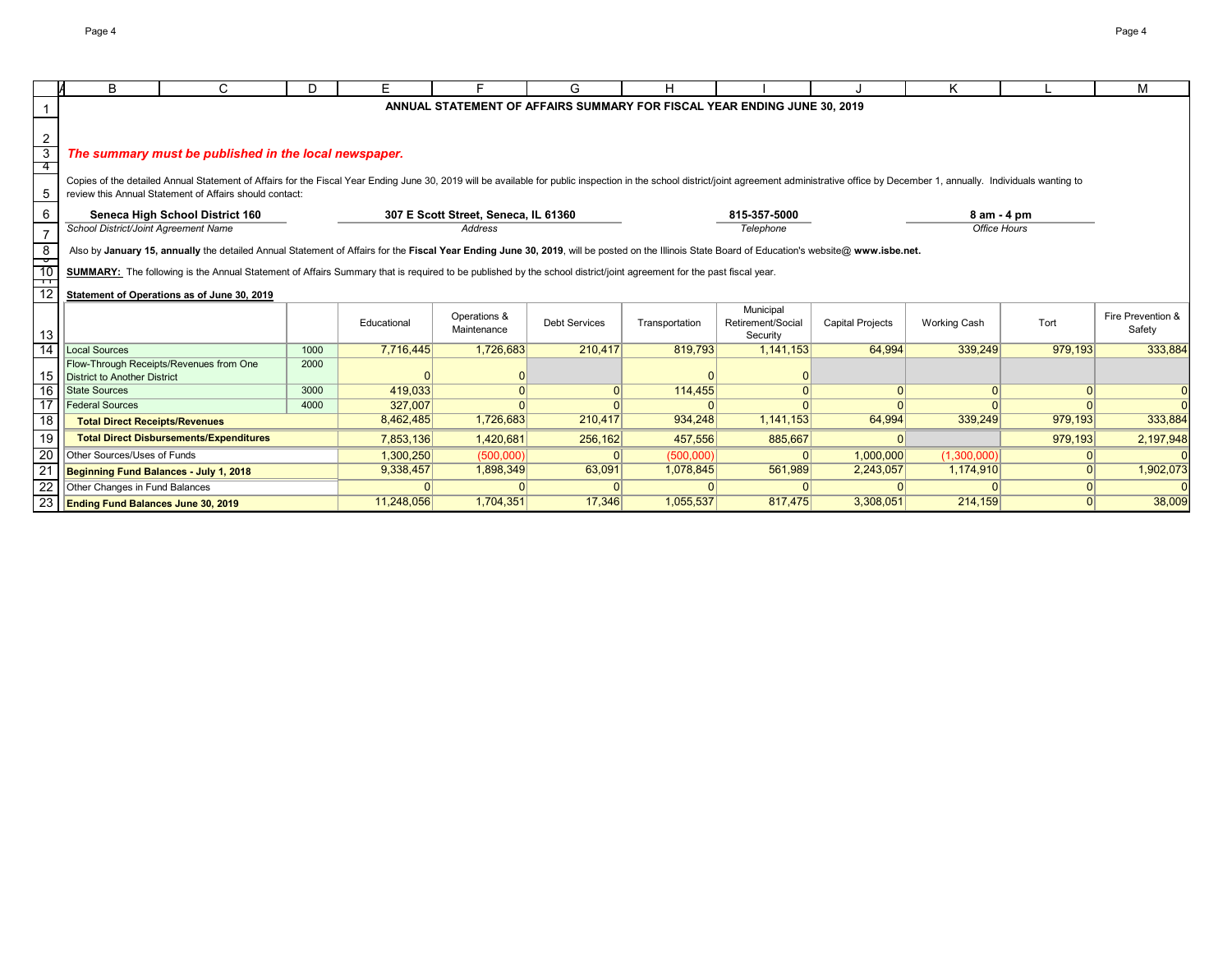| A | B                                                | $\mathsf{C}$                                                                      | D                                                                                           | Е                               | F.                              |
|---|--------------------------------------------------|-----------------------------------------------------------------------------------|---------------------------------------------------------------------------------------------|---------------------------------|---------------------------------|
|   |                                                  |                                                                                   | SALARY SCHEDULE OF GROSS PAYMENTS FOR CERTIFICATED PERSONNEL AND NON-CERTIFICATED PERSONNEL |                                 |                                 |
|   |                                                  |                                                                                   |                                                                                             |                                 |                                 |
|   |                                                  | This listing must be published in the local newspaper, sent to ISBE, and retained |                                                                                             |                                 |                                 |
|   |                                                  | within your district/joint agreement administrative office for public inspection. |                                                                                             |                                 |                                 |
|   |                                                  |                                                                                   |                                                                                             |                                 |                                 |
|   | Seneca High School District 160                  |                                                                                   |                                                                                             |                                 |                                 |
|   | 35-050-1600-17                                   |                                                                                   |                                                                                             |                                 |                                 |
|   |                                                  |                                                                                   |                                                                                             |                                 |                                 |
|   | <b>GROSS PAYMENT FOR CERTIFIDE PERSONNEL</b>     |                                                                                   |                                                                                             |                                 |                                 |
|   |                                                  |                                                                                   |                                                                                             |                                 |                                 |
|   |                                                  |                                                                                   |                                                                                             |                                 |                                 |
|   | Salary Range: Less Than \$25,000                 | Salary Range: \$25,000 - \$39,999                                                 | Salary Range: \$40,000 - \$59,999                                                           | Salary Range: 60,000 - \$89,999 | Salary Range: \$90,000 and over |
|   | AYAZ-SHAMS, AMATUL                               |                                                                                   | <b>BRUNGARD, TIM</b>                                                                        | ADAMS, KELSEY                   | Applebee, Marilee               |
|   | CALHAN, ANTOINETTE                               |                                                                                   | CHAMPENE, NOAH J.                                                                           | APPLEBEE, ANDREW M.             | Applebee, Michael               |
|   | <b>CREWS, STANLEY</b>                            |                                                                                   | DERBER, LEVI J.                                                                             | <b>BAKER, DANIEL</b>            | Brown, Donald                   |
|   | DOLOSKI, JENNIFER                                |                                                                                   | LARDI, ALLIE B.                                                                             | BAXTER, JEN                     | Carlson, James                  |
|   | <b>FEYERER, STEVEN</b>                           |                                                                                   | LOSOFF, BRIDGET E.                                                                          | <b>DECKER, CHRISTOPHER</b>      | Coughlin, Michael               |
|   | FRYE, MORGAN                                     |                                                                                   | PEEPLES, REBECCA                                                                            | JACKSON, ANDREW J               | Doloski, Michael                |
|   | <b>GEHM, JONATHON R.</b>                         |                                                                                   | UGOLINI, JACKIE                                                                             | <b>KIRKTON, NICHOLAS</b>        | Erickson, Bryan                 |
|   | <b>GROTH, JENNIFER</b>                           |                                                                                   | WELSH III, EARL H.                                                                          | MCCARTHY, ALISON                | Ferguson, Mechthild             |
|   | MARIK, STACY                                     |                                                                                   |                                                                                             | MCCARTHY, DANIEL                | Foster, Kimberly                |
|   | MAXWELL, HANNAH                                  |                                                                                   |                                                                                             | ROCKROHR, JILL                  | Haines, Steven                  |
|   | MINO, AMY                                        |                                                                                   |                                                                                             | WINDHAM, LUKAS                  | Houchin, Kirk                   |
|   | O`FLANAGAN, JOAN                                 |                                                                                   |                                                                                             |                                 | Jackson, Christopher            |
|   | OCHSNER, CHASE                                   |                                                                                   |                                                                                             |                                 | Machetta, Marcia                |
|   | PADDOCK, KATIE                                   |                                                                                   |                                                                                             |                                 | Maierhofer, Jeffrey             |
|   | RICHARDS, MICHAEL G                              |                                                                                   |                                                                                             |                                 | Maierhofer, Jenna               |
|   | STENZEL, JULIA                                   |                                                                                   |                                                                                             |                                 | Maxwell, Terry                  |
|   | <b>THOMAS, BRIDGETTE</b>                         |                                                                                   |                                                                                             |                                 | O'Boyle, Theodore               |
|   | VICTOR, ALLEGRA                                  |                                                                                   |                                                                                             |                                 | O'Connor, Mary                  |
|   |                                                  |                                                                                   |                                                                                             |                                 | Read, Erica                     |
|   |                                                  |                                                                                   |                                                                                             |                                 | Stecken, Daniel                 |
|   |                                                  |                                                                                   |                                                                                             |                                 | Voiles, Martin                  |
|   |                                                  |                                                                                   |                                                                                             |                                 | Vroman, Eric                    |
|   |                                                  |                                                                                   |                                                                                             |                                 | Weber, Kent                     |
|   |                                                  |                                                                                   |                                                                                             |                                 | Witte, Russell                  |
|   |                                                  |                                                                                   |                                                                                             |                                 | Yegge, Todd                     |
|   |                                                  |                                                                                   |                                                                                             |                                 |                                 |
|   |                                                  |                                                                                   |                                                                                             |                                 |                                 |
|   | <b>GROSS PAYMENT FOR NON-CERTIFIED PERSONNEL</b> |                                                                                   |                                                                                             |                                 |                                 |
|   |                                                  |                                                                                   |                                                                                             |                                 |                                 |
|   | Salary Range: Less Than \$25,000                 | Salary Range: \$25,000 - \$39,999                                                 | Salary Range: \$40,000 - \$59,999                                                           | Salary Range: \$60,000 and over |                                 |
|   | ALSVIG, JOANN                                    | CASTELLI, KIRSTEN R.                                                              | <b>BUCHANAN, BARRY D.</b>                                                                   | HARIG, MARTIN                   |                                 |
|   | ANDERSON, GREGORY                                | KINKIN, MARY HELEN                                                                | CARSON, GLORIA J.                                                                           |                                 |                                 |
|   | APPLEBEE, ZACHARY A.                             | MILLER, BETH ANN                                                                  | COSS, YVONNE                                                                                |                                 |                                 |
|   | ARELLANO, KATHRYN                                | MISENER, KEVIN                                                                    | DURDAN, SARA E                                                                              |                                 |                                 |
|   | <b>BAKER, MOLLY</b>                              | O'KRAY, MICHAEL                                                                   | <b>GRUNAUER, ERIC</b>                                                                       |                                 |                                 |
|   | <b>BARLOW, SUSAN M.</b>                          | RUDER, KAREN A.                                                                   | KERN, JOSEPH A.                                                                             |                                 |                                 |
|   | BECK, BARBARA J.                                 | TRAGER, JODI                                                                      | LAYCOAX, ROBERT                                                                             |                                 |                                 |
|   | <b>BERGSTROM, CATHY A.</b>                       |                                                                                   | LOCKRIDGE, JOAN                                                                             |                                 |                                 |

BERNHARD, ANTHONY N **MAIERHOFER, NADINE** BINION, ALYSSA **MCGEORGE, CORY M.** BLAIR, COLLEEN MESSEN MESSEN IN A COLLEGIE IN A COLLEGIE IN A COLLEGIE IN A COLLEGIE IN A COLLEGIE IN A COLLEGIE IN A COLLEGIE IN A COLLEGIE IN A COLLEGIE IN A COLLEGIE IN A COLLEGIE IN A COLLEGIE IN A COLLEGIE IN A COLLEG BLAKE, TAMI PHELAN, KATHY J.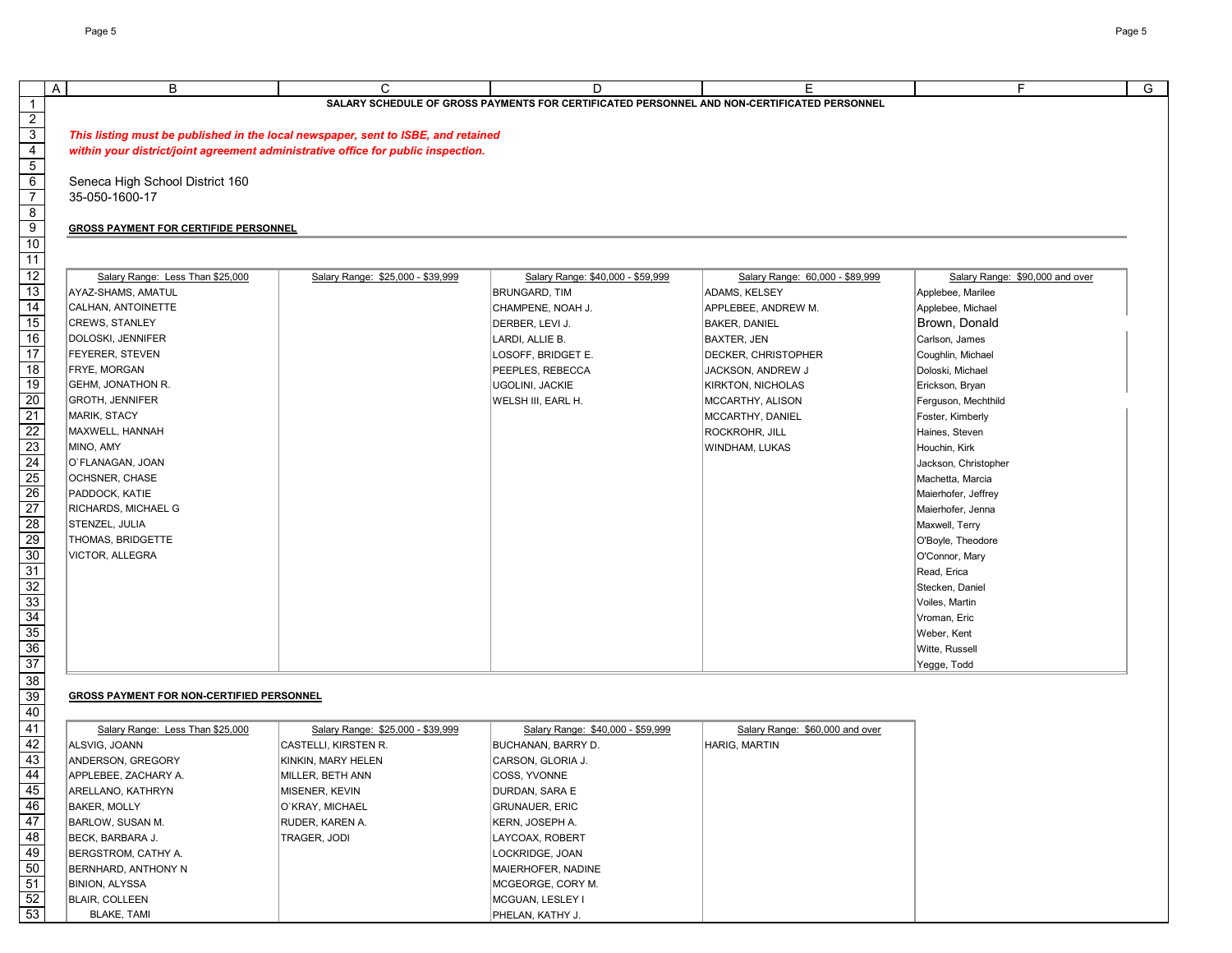|                                                                              | $\overline{A}$ | B                                             | $\mathsf C$ | D                   | $\mathsf E$ | F | $\overline{G}$ |
|------------------------------------------------------------------------------|----------------|-----------------------------------------------|-------------|---------------------|-------------|---|----------------|
|                                                                              |                | BLAND, STEFANI                                |             | SZAFRANSKI, DAWN    |             |   |                |
|                                                                              |                | BLAND, SUZANNE M.                             |             | SZAFRANSKI, JEFFREY |             |   |                |
|                                                                              |                | BOAZ, NICCOLLE A                              |             |                     |             |   |                |
|                                                                              |                | BONNER, WESLEY H.                             |             |                     |             |   |                |
|                                                                              |                | BROCKMAN, MIRANDA                             |             |                     |             |   |                |
|                                                                              |                | BRUNO, EVA                                    |             |                     |             |   |                |
|                                                                              |                | <b>BUCHANAN, TINA</b>                         |             |                     |             |   |                |
|                                                                              |                | CAHILL, SARA                                  |             |                     |             |   |                |
|                                                                              |                | CALLAHAN, CONLAN                              |             |                     |             |   |                |
|                                                                              |                | CARPENTER, PAIGE                              |             |                     |             |   |                |
|                                                                              |                | CASEY, JACE                                   |             |                     |             |   |                |
|                                                                              |                | CHAPMAN, JO ELLEN                             |             |                     |             |   |                |
|                                                                              |                | CLAUSEN, JANET L                              |             |                     |             |   |                |
|                                                                              |                | CLAY, CHARLES                                 |             |                     |             |   |                |
|                                                                              |                | CLOUSE, SHEILA                                |             |                     |             |   |                |
|                                                                              |                | CLUBB, GABRIELLE                              |             |                     |             |   |                |
|                                                                              |                | COLE, JEFFERY W.                              |             |                     |             |   |                |
|                                                                              |                | COOKE, KATHLEEN J.                            |             |                     |             |   |                |
|                                                                              |                | CRUISE, ANDREA                                |             |                     |             |   |                |
|                                                                              |                | DAVID, JULIE                                  |             |                     |             |   |                |
|                                                                              |                | DRAZKOWSKI, JO NELL                           |             |                     |             |   |                |
|                                                                              |                | DZIEDZIC, JULIE                               |             |                     |             |   |                |
|                                                                              |                | EIKLEBERRY, KRISTA                            |             |                     |             |   |                |
|                                                                              |                | ERICKSON, GARY W.                             |             |                     |             |   |                |
|                                                                              |                | EVANS, DOUGLAS R.                             |             |                     |             |   |                |
|                                                                              |                | <b>GREVE, LEXI</b>                            |             |                     |             |   |                |
|                                                                              |                | <b>GRIFFIN, ALLISON</b>                       |             |                     |             |   |                |
|                                                                              |                | <b>HACKER, FAITH</b><br><b>HAMPTON, JACOB</b> |             |                     |             |   |                |
|                                                                              |                | HARDIN, PHILLIP                               |             |                     |             |   |                |
|                                                                              |                | <b>HATFIELD, NATALYA</b>                      |             |                     |             |   |                |
| အျဖစ္က အျဖစ္ အတြက္ အျဖစ္ အျဖစ္ အျဖစ္ ေတြးလုပ္လည္း ေတြးေတြ အတြက္ အျဖစ္က အျဖစ္ |                | HEPNER, MINDY E.                              |             |                     |             |   |                |
|                                                                              |                | <b>HOUCHIN, AMANDA M</b>                      |             |                     |             |   |                |
|                                                                              |                | <b>HOWE, HUNTER</b>                           |             |                     |             |   |                |
|                                                                              |                | IZZARELLI, GINA                               |             |                     |             |   |                |
|                                                                              |                | JACKSON, CHRISTOPHER P                        |             |                     |             |   |                |
|                                                                              |                | Jensen, Elizabeth R                           |             |                     |             |   |                |
|                                                                              |                | Johnson, James                                |             |                     |             |   |                |
|                                                                              |                | Klicker, Abagail                              |             |                     |             |   |                |
|                                                                              |                | Klicker, Cole                                 |             |                     |             |   |                |
|                                                                              |                | KLUZEK, JAMES J.                              |             |                     |             |   |                |
|                                                                              |                | LEASURE, DYLAN                                |             |                     |             |   |                |
|                                                                              |                | LOCKRIDGE, CAROLYN D.                         |             |                     |             |   |                |
|                                                                              |                | LONG, DALE                                    |             |                     |             |   |                |
|                                                                              |                | <b>MAIERHOFER, ROBERT J.</b>                  |             |                     |             |   |                |
|                                                                              |                | <b>MEGLAN, CYNTHIA</b>                        |             |                     |             |   |                |
|                                                                              |                | <b>MILLER, ROSEMARY I.</b>                    |             |                     |             |   |                |
|                                                                              |                | NEIMANN, SHERRY D.                            |             |                     |             |   |                |
|                                                                              |                | NORTON, STACY                                 |             |                     |             |   |                |
|                                                                              |                | NOVARIO, STEPHEN                              |             |                     |             |   |                |
|                                                                              |                | OBOYLE, CREIGHTON                             |             |                     |             |   |                |
|                                                                              |                | ODUM, SILAS                                   |             |                     |             |   |                |
|                                                                              |                | OGDEN, FRANCES A.                             |             |                     |             |   |                |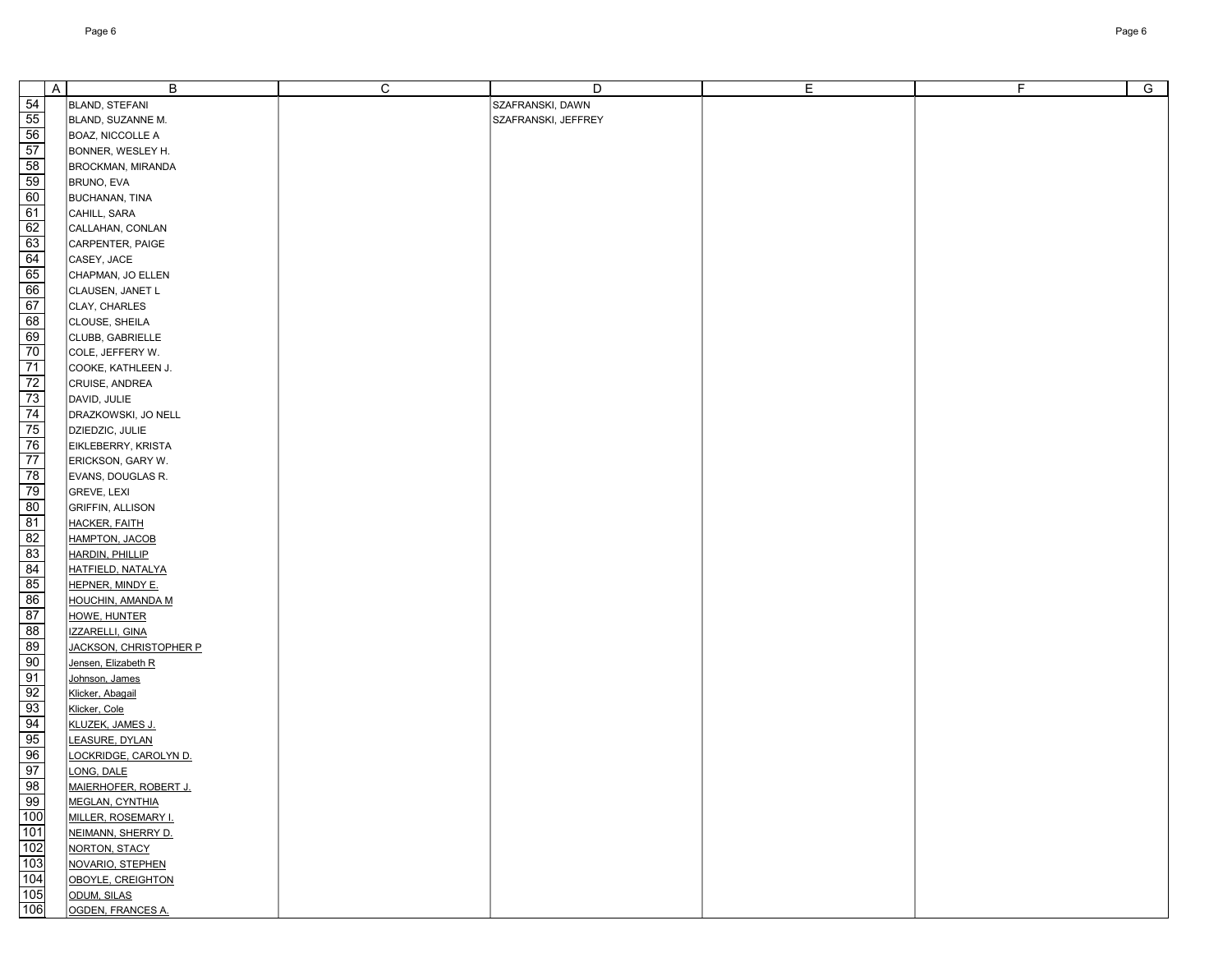|                                               | $\mathsf{A}$ | $\mathsf B$                  | $\mathsf{C}$ | D | E | F. | $\overline{G}$ |
|-----------------------------------------------|--------------|------------------------------|--------------|---|---|----|----------------|
| 107                                           |              | PANDOLFI, KELLY              |              |   |   |    |                |
|                                               |              | PAULSEN, JODIE               |              |   |   |    |                |
| $\frac{108}{109}$                             |              | PAULSON, CHAD                |              |   |   |    |                |
| 110                                           |              | PETERSON, JUANITA L.         |              |   |   |    |                |
| 111                                           |              | POWELL, SUSAN                |              |   |   |    |                |
| 112                                           |              | PUNKE, KARLIE                |              |   |   |    |                |
| 113                                           |              | RANEY, KAREN                 |              |   |   |    |                |
| 114                                           |              | ROSNER, FRANCES D.           |              |   |   |    |                |
| 115                                           |              | SANDNESS, RYAN               |              |   |   |    |                |
| $\frac{116}{117}$                             |              | SANGSTON, KENNETH            |              |   |   |    |                |
|                                               |              | SANGSTON, LUKE               |              |   |   |    |                |
| 118                                           |              | SCHAIBLE, ANTOINETTE         |              |   |   |    |                |
| 119                                           |              | SCHAIBLEY, AUSTIN            |              |   |   |    |                |
|                                               |              | SINNOTT, ALAINA              |              |   |   |    |                |
|                                               |              | SMITH, ANDREA                |              |   |   |    |                |
| 120<br>121<br>122<br>123<br>124<br>125<br>126 |              | STENZEL, JEFF D.             |              |   |   |    |                |
|                                               |              | SUPP, KIMBERLY K.            |              |   |   |    |                |
|                                               |              | Thorson, Robert              |              |   |   |    |                |
|                                               |              | UGOLINI, BARBARA             |              |   |   |    |                |
|                                               |              | URSUA, JACOB                 |              |   |   |    |                |
| $\frac{127}{128}$                             |              | VICTOR, MARK S.              |              |   |   |    |                |
|                                               |              | WALSH, JODI                  |              |   |   |    |                |
| 129                                           |              | <b>WARWICK, ANJANETTE M.</b> |              |   |   |    |                |
| 130                                           |              | <b>WEBER, MARGI</b>          |              |   |   |    |                |
| 131                                           |              | <b>WESTMORELAND, BRENDA</b>  |              |   |   |    |                |
| 132                                           |              | <b>WESTMORELAND, COLE A</b>  |              |   |   |    |                |
| 133                                           |              | WOODARD, DYLAN M             |              |   |   |    |                |
| 134                                           |              |                              |              |   |   |    |                |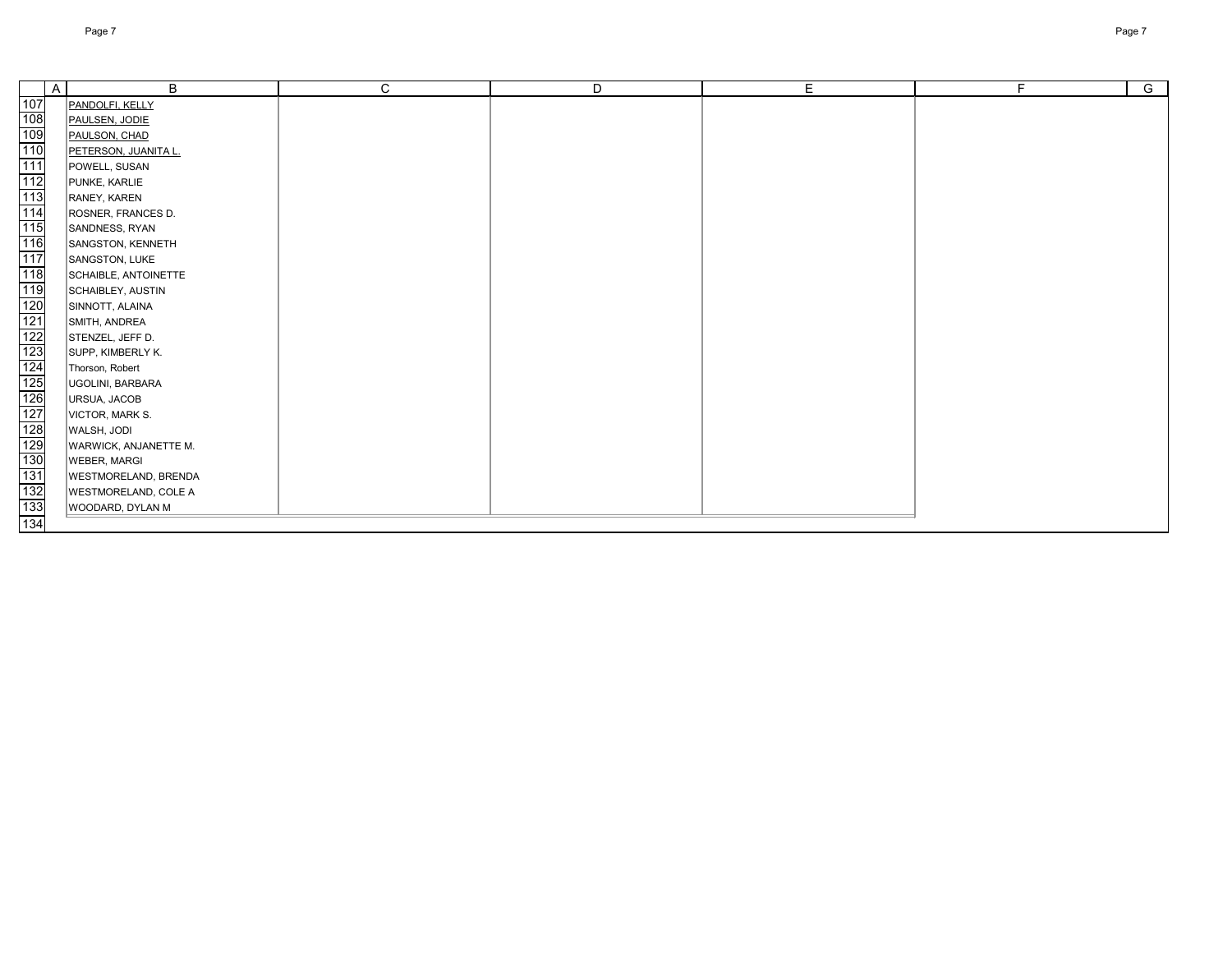|                 | A                                                                                         | B                | C | D                                 | E                |  |  |  |  |
|-----------------|-------------------------------------------------------------------------------------------|------------------|---|-----------------------------------|------------------|--|--|--|--|
|                 | Payments over \$2,500, excluding wages and salaries.                                      |                  |   |                                   |                  |  |  |  |  |
| $\overline{2}$  | This listing must be published in the local newspaper, sent to ISBE, and                  |                  |   |                                   |                  |  |  |  |  |
| $\mathbf{3}$    | retained within your district/joint agreement administrative office for public inspection |                  |   |                                   |                  |  |  |  |  |
| $\overline{4}$  |                                                                                           |                  |   |                                   |                  |  |  |  |  |
| 5               | Seneca High School District 160                                                           |                  |   |                                   |                  |  |  |  |  |
| 6               | 35-050-1600-17                                                                            |                  |   |                                   |                  |  |  |  |  |
| $\overline{7}$  | Person, Firm, or Corporation                                                              | Aggregate Amount |   | Person, Firm, or Corporation      | Aggregate Amount |  |  |  |  |
| 8               | Ahwllc                                                                                    | 2,511            |   | Judis Embroidery Plus             | 2625.5           |  |  |  |  |
| $\overline{9}$  | ALL TYPES FENCE                                                                           | 4,675            |   | KIDZ KORRAL EDUCATION CENTER, INC | 9150             |  |  |  |  |
| $\overline{10}$ | ALPHA BAKING COMPANY                                                                      | 3,061            |   | KLEIN THORPE JENKINS LTD.         | 8969.08          |  |  |  |  |
| 11              | AMALGAMATED BANK OF CHICAGO                                                               | 256,162          |   | KOHL WHOLESALE                    | 113022.5         |  |  |  |  |
| $\overline{12}$ | Amazon                                                                                    | 26,290           |   | KONE INC.                         | 3391.45          |  |  |  |  |
| 13              | Asset Genie                                                                               | 4,428            |   | LASALLE CO. COLLECTOR             | 2744.36          |  |  |  |  |
| 14              | AT&T                                                                                      | 7,768            |   | LEASE                             | 67169.99         |  |  |  |  |
| 15              | <b>ATI SPORTS MEDICINE</b>                                                                | 24,000           |   | LEASE CORPORATION OF AMERICA      | 42665            |  |  |  |  |
| 16              | Baymont Inn & Suites F                                                                    | 8,484            |   | Level 42 Sports                   | 6543             |  |  |  |  |
| 17              | <b>BLACKBOARD INC</b>                                                                     | 16,688           |   | LOCKRIDGE, CAROLYN                | 4000             |  |  |  |  |
| 18              | <b>BLICK ART MATERIALS</b>                                                                | 14,451           |   | MAIERHOFER, JENNA                 | 5963.64          |  |  |  |  |
| 19              | BLOCK ELECTRIC CO, INC.                                                                   | 50,344           |   | MAIERHOFER, NADINE                | 3000             |  |  |  |  |
| 20              | BLUE CROSS BLUE SHIELD OF ILLINOIS                                                        | 1,197,658        |   | MAXWELL, TERRY                    | 4120             |  |  |  |  |
| $\overline{21}$ | <b>Blue Star Sports</b>                                                                   | 3,000            |   | MCGRAW HILL CO., THE              | 12008.73         |  |  |  |  |
| $\overline{22}$ | <b>BLUEVOYANT</b>                                                                         | 12,000           |   | MCGUAN, LESLEY                    | 2555.47          |  |  |  |  |
| $\overline{23}$ | <b>BMO HARRIS MASTERCARD</b>                                                              | 355,210          |   | MEDCO SUPPLY CO.                  | 3712.51          |  |  |  |  |
| $\overline{24}$ | <b>BOJANGLE TECH</b>                                                                      | 26,667           |   | Menards                           | 11976.01         |  |  |  |  |
| $\overline{25}$ | Bp                                                                                        | 16,307           |   | MERRIMAC SOLUTIONS, INC           | 12918.75         |  |  |  |  |
| $\overline{26}$ | <b>BRADFIELD'S INC</b>                                                                    | 4,393            |   | MORRIS HIGH SCHOOL DIST#101       | 3516.31          |  |  |  |  |
| $\overline{27}$ | <b>Bsn Sports Llc</b>                                                                     | 42,983           |   | MUSIC SHOPPE OF NORMAL            | 10388.96         |  |  |  |  |
| $\overline{28}$ | <b>BURRIS EQUIPMENT</b>                                                                   | 48,375           |   | MVK ELEM DISTRICT 2C              | 278547.37        |  |  |  |  |
| 29              | CARLSON, JAMES                                                                            | 2,740            |   | <b>National Ffa</b>               | 4842.3           |  |  |  |  |
| 30              | CAROLINA BIOLOGICAL SUPP.                                                                 | 4,769            |   | Nettle Creek Country C            | 4306             |  |  |  |  |
| 31              | CARPETLAND USA COLORTILE                                                                  | 14,900           |   | <b>NICOR</b>                      | 4144.84          |  |  |  |  |
| 32              | Caseys                                                                                    | 8,045            |   | <b>NIXON INSURANCE AGENCY</b>     | 4834             |  |  |  |  |
| 33              | CDW GOVERNMENT, INC                                                                       | 48,612           |   | NORTHERN ILLINOIS UNIVERSITY      | 13600            |  |  |  |  |
| 34              | <b>CENTRAL ILLINOIS PRODUCE</b>                                                           | 11,065           |   | OCONNOR, MARY                     | 3000             |  |  |  |  |
| 35              | Chicago Bulls                                                                             | 11,504           |   | OMNI GROUP                        | 161050           |  |  |  |  |
| 36              | <b>CHICAGO FLYHOUSE</b>                                                                   | 52,527           |   | ORKIN EXTERMINATING CO.           | 5837.76          |  |  |  |  |
| 37              | COCA-COLA REFRESHMENTS                                                                    | 24,820           |   | Osf Center For Occ. He            | 2543             |  |  |  |  |
| $\overline{38}$ | <b>COMMUNITY UNIT DIST 2</b>                                                              | 6,847            |   | Paypal                            | 5282.6           |  |  |  |  |
| 39              | COMMUNITY UNIT SCHOOL DISTRICT NO                                                         | 2,759            |   | <b>PCM BUSINESS DIRECT</b>        | 12199.79         |  |  |  |  |
| 40              | CONSTELLATION NATURAL GAS LLC                                                             | 42,734           |   | PEARSON EDUCATION INC             | 12781.71         |  |  |  |  |
| 41              | CONSTELLATION NEW ENERGY INC                                                              | 213,624          |   | PITNEY BOWES                      | 8175.57          |  |  |  |  |
| 42              | CORNERSTONE ENERGY GROUP INC                                                              | 5,261            |   | Powerschool                       | 9657.48          |  |  |  |  |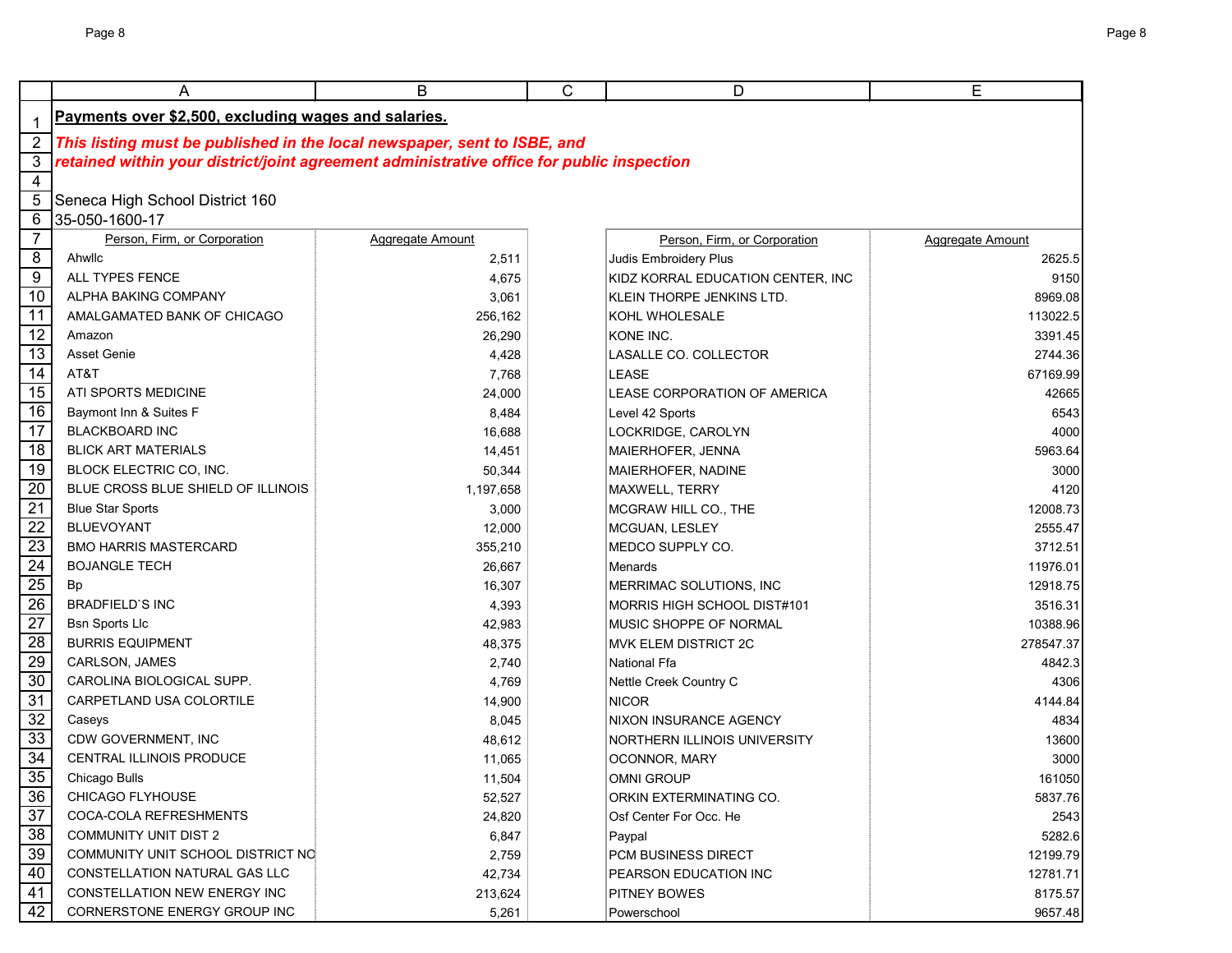|    | A                                | B         | C | D                                  | E         |
|----|----------------------------------|-----------|---|------------------------------------|-----------|
| 43 | CORONET DODGE                    | 16,999    |   | PRAIRIE STATE INSURANCE COOP       | 76577     |
|    | 44 CRESCENT ELECTRIC SUPPLY CO   | 22967.83  |   | PRAIRIE STATE WATER SYSTEMS        | 8118      |
|    | 45   DEARBORN NATIONAL           | 11298.1   |   | <b>Prof Plumbing Group</b>         | 4193.17   |
|    | 46 DELTA DENTAL - RISK           | 60199.04  |   | PROSPERO, ROCHELLE                 | 3060      |
|    | 47 DRESBACH DISTRIBUTING CO      | 11511.65  |   | PROVEN BUSINESS SYSTEMS            | 7494      |
|    | 48 DUDE SOLUTIONS, INC           | 3347.25   |   | REFLECTIVE LEARNING, LLC           | 2700      |
|    | 49 Eastbay Inc                   | 2873.99   |   | REGIONAL OFFICE OF EDUCATION       | 4499.08   |
|    | 50 Echo Lanes                    | 2596.97   |   | ROCKROHR, JILL                     | 8273.32   |
|    | 51 EICHENAUER SERVICES, INC.     | 3068.1    |   | Rogers Athletic Compan             | 6045      |
|    | 52 ELIM CHRISTIAN SERVICES       | 50098.74  |   | ROSETTA STONE LTD                  | 2509      |
|    | 53 Embassy Suites Chica          | 7590.91   |   | RUDER, KAREN                       | 3416.77   |
|    | 54 ET PADDOCK ENTERPRISES, INC   | 5767      |   | RUYLE CORPORATION                  | 51749.55  |
| 55 | <b>FAIRCOM</b>                   | 5000      |   | Sams Club                          | 8869.41   |
|    | 56 FE MORAN INC                  | 9910      |   | Seneca Ace Hardware                | 9654.67   |
|    | 57 FERGUSON, MECHTHILD           | 3000      |   | SENECA EDUC.ASSOC.                 | 22176     |
|    | 58 FIRST INVESTORS 457           | 27180     |   | Seneca Foods                       | 8185.1    |
| 59 | <b>FIRST MIDWEST BANK/IL</b>     | 956583.64 |   | SENECA H.S. ACTIVITY ACCOUNT       | 18027.75  |
|    | 60 Fisher Auto Parts 316         | 2772.1    |   | SENECA HIGH STAFF UNION            | 6616.56   |
|    | 61 FRANK PAXTON LUMBER           | 3669.5    |   | <b>SENECA HS DISTRICT</b>          | 6103.48   |
|    | 62 GALE                          | 4899.6    |   | <b>SHAW MEDIA</b>                  | 3971.65   |
|    | 63 GLENOAKS THERAPEUTIC DAY SC   | 35835.12  |   | Sierra Motors                      | 16927.81  |
|    | 64 GOPHER SPORT                  | 8161.64   |   | SNOWDANCE ENTERPRISES              | 6210.92   |
|    | 65 GORENZ & ASSOCIATES LTD       | 8995      |   | <b>SOUND INC</b>                   | 64183     |
|    | 66 Grain Co Fs                   | 39654.97  |   | SPECIALIZED DATA SYSTEMS           | 5936      |
|    | 67 GRUNDY BANK                   | 166890    |   | Sq *sq *ottawa Dance A             | 4000      |
|    | 68 GRUNDY CO SPECIAL ED COOP     | 39264.14  |   | Ssp* Illinois Ffa                  | 4000.54   |
|    | 69 HARIG, MARTIN                 | 3379.71   |   | T.H.I.S-TRS INSURANCE              | 109482.62 |
|    | 70 HILLMANN PED. THERAPY P.C.    | 17923.71  |   | Tcd*gale                           | 4729.44   |
|    | 71 HOBART SERVICE                | 3014      |   | TEACHERS RETIREMENT SYS.           | 473803.72 |
|    | 72 HOH WATER TECHNOLOGY INC      | 3400.62   |   | <b>TERMINIX</b>                    | 19060.2   |
|    | 73 Holiday In Express            | 6455.06   |   | THE CHEESE SHOP & DELI             | 9569.5    |
|    | 74 HOMETOWN NATIONAL BANK        | 39652.51  |   | THE HOME DEPOT PRO                 | 27086.9   |
|    | 75 HOUGHTON MIFFLIN HARCOURT     | 7769.43   |   | The Neff Company                   | 6511.33   |
|    | 76 HOWD MEDICAL LLC              | 2700      |   | <b>TRANSPORTATION WITH A PERSO</b> | 14550     |
| 77 | <b>IASB</b>                      | 10644.4   |   | Uline *ship Supplies               | 3990.69   |
|    | 78   IFIBER                      | 8400      |   | US BANK EQUIPMENT FINANCE          | 112464    |
|    | 79 Illini Lounge                 | 2899.5    |   | <b>VERIZON WIRELESS</b>            | 3752      |
|    | 80 ILLINI POWER PRODUCTS         | 7888.13   |   | <b>VETERANS FLOORS INC</b>         | 3435      |
|    | 81 ILLINOIS DEPT. OF REVENUE     | 268122.28 |   | Vex Robotics Inc                   | 16777.05  |
|    | 82 ILLINOIS MUNICIPAL RETIREMENT | 450081.88 |   | <b>VILLAGE OF SENECA</b>           | 58909.29  |
|    | 83 IMPREST I - EDUC.             | 68059.65  |   | <b>VISION SERVICE PLAN</b>         | 22720.08  |
|    | 84 IMRF ERI CONTRACTS            | 320043.4  |   | Wal-Mart                           | 3396.63   |
|    | 85 Int*in *new Level Ente        | 7499.5    |   | WALSWORTH PUBLISHING CO.           | 5627.86   |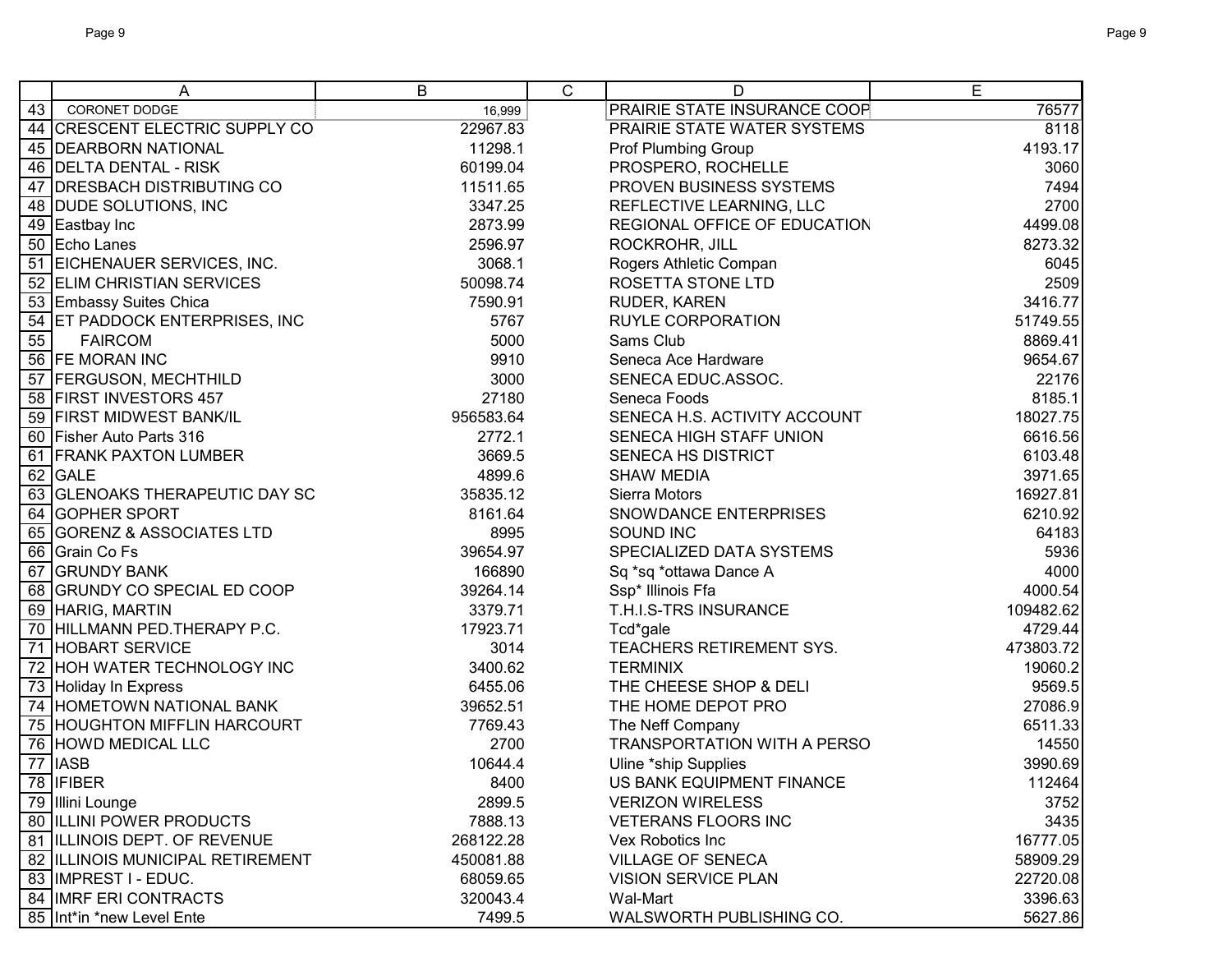| 86 INTEGRITY FITNESS           | 7374.95  | <b>WASTE MANAGEMENT</b>     | 13113.73 |
|--------------------------------|----------|-----------------------------|----------|
| 87 IPC COMMUNICATIONS, INC     | 11100    | WELSH, EARL                 | 3270     |
| 88 J W Pepper And Son Inc      | 4506.33  | WOLD ARCHITECTS AND ENGINEE | 40475    |
| 89 JACKSON, CHRIS              | 6250     | Zoro Tools Inc              | 4802.11  |
| 90 JOHNS SERVICE & SALES INC   | 4142     |                             |          |
| 91 JOHNSON CONTROLS FIRE PROTE | 20370.06 |                             |          |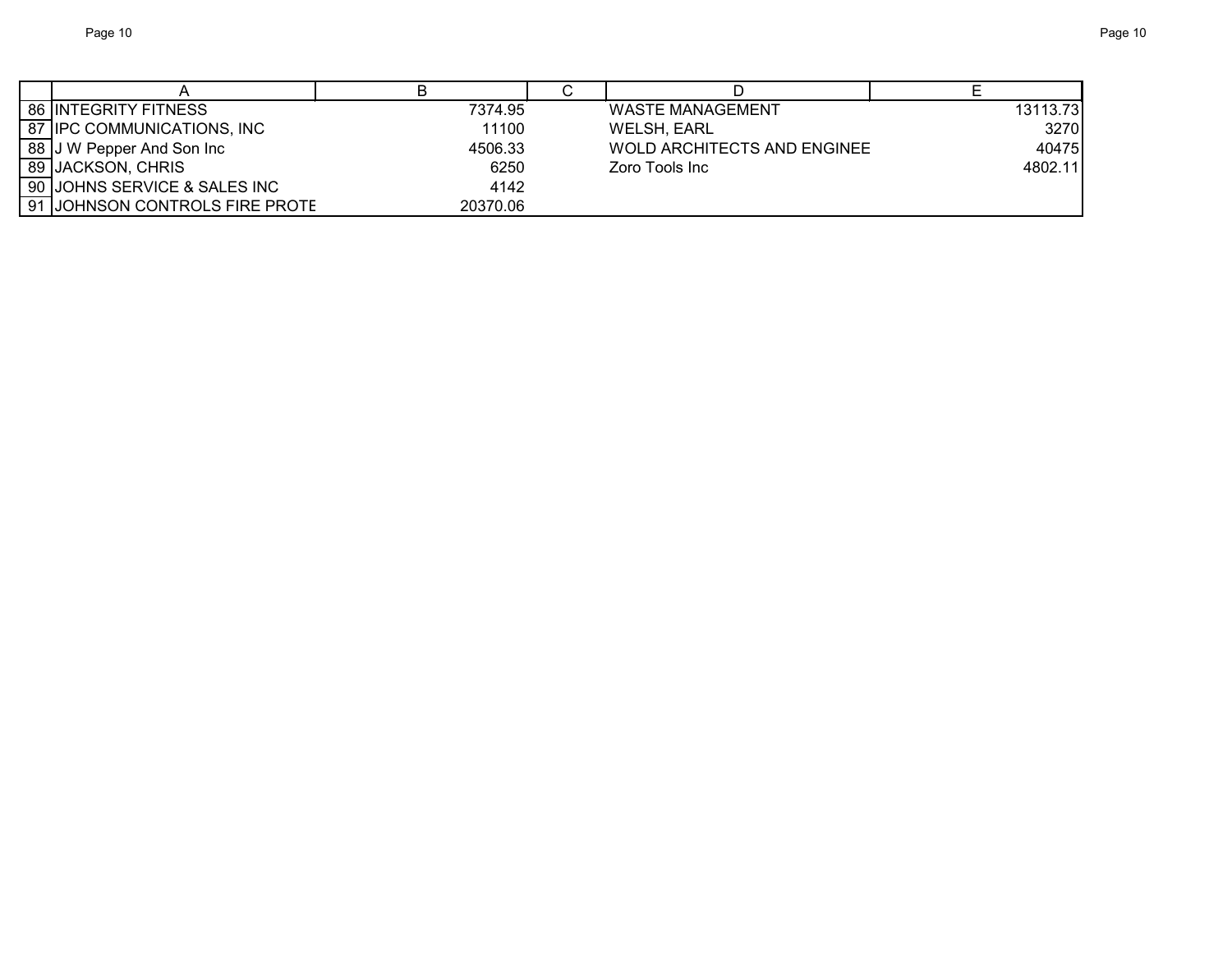|                                   | ΙA<br>B                                                              | C                       | D<br>Е                                                         | F                |
|-----------------------------------|----------------------------------------------------------------------|-------------------------|----------------------------------------------------------------|------------------|
| $\mathbf 1$                       |                                                                      |                         | PAYMENTS TO PERSON, FIRM, OR CORPORATION OF \$1,000 TO \$2,500 |                  |
| $\overline{2}$                    |                                                                      |                         |                                                                |                  |
| $\overline{3}$                    | This listing must be sent to ISBE, and retained within your          |                         |                                                                |                  |
| $\overline{4}$                    | district/jointagreement administrative office for public inspection. |                         |                                                                |                  |
| $\overline{5}$                    |                                                                      |                         |                                                                |                  |
| $6\overline{6}$<br>$\overline{7}$ | <b>Seneca High School District 160</b><br>35-050-1600-17             |                         |                                                                |                  |
| $\overline{8}$                    |                                                                      |                         |                                                                |                  |
| 9                                 | Payments of \$1,000 to \$2,500, excluding wages and salaries         |                         |                                                                |                  |
| 10                                |                                                                      |                         |                                                                |                  |
| 11                                | Person, Firm, or Corporation                                         | <b>Aggregate Amount</b> | Person, Firm, or Corporation                                   | Aggregate Amount |
| 12                                | 1000bulbs.Com                                                        | 2,387                   | Manns Floral Shoppe                                            | 1392             |
| 13                                | AIR GAS USA                                                          | 1,279                   | <b>MEAL MAGIC CORP</b>                                         | 2025             |
| 14                                | ALERT SOLUTIONS, INC                                                 | 1,100                   | MILLER TREE SERVICE                                            | 1500             |
| 15                                | ALS BODY SHOP INC                                                    | 1,622                   | MISENER, KEVIN                                                 | 1500             |
| 16                                | APPLEBEE, MARILEE                                                    | 1,184                   | <b>Music Theatre Internat</b>                                  | 2254.9           |
| 17                                | Arc*services/Training                                                | 1,440                   | N <sub>2y</sub> Llc                                            | 1464.39          |
| 18                                | ARROW SALES & SERVICE INC                                            | 1,692                   | NAPERVILLE PSYCHIATRIC VENTURES                                | 1696.5           |
| 19                                | <b>AT&amp;T MOBILITY</b>                                             | 1,003                   | Nasro                                                          | 1919.42          |
| 20                                | AT&T U-VERSE                                                         | 1,057                   | NATIONAL LIFT TRUCK INC                                        | 2343.25          |
| 21                                | <b>Awards Network</b>                                                | 1,400                   | <b>NCPERS GROUP LIFE INS</b>                                   | 1152             |
| 22                                | BAKER, DAN                                                           | 1,000                   | OBOYLE, TED                                                    | 1125             |
| 23                                | <b>Barefoot Moto</b>                                                 | 1,022                   | Omni Cheer                                                     | 1244.07          |
| 24                                | BEST BUY BUSINESS ACCOUNT                                            | 1,449                   | OTTAWA TOWNSHIP HIGH SCHOOL                                    | 1493.09          |
| 25                                | BOAZ, NICCOLLE                                                       | 1,500                   | PANDOLFI, KELLY                                                | 1500             |
| 26                                | Broadway In Chicago                                                  | 1,414                   | PEEPLES, REBECCA                                               | 1590             |
| 27                                | BROCKMAN, MIRANDA                                                    | 1,500                   | Pitsco Inc                                                     | 1002.03          |
| 28                                | BROWN, DONALD                                                        | 1,157                   | Pomps Tire                                                     | 1815.63          |
| 29                                | BRUNGARD, TIM                                                        | 1,490                   | Realityworks Inc                                               | 1792.9           |
| $30\,$                            | <b>Bww</b>                                                           | 1,772                   | Residence Inn Champaig                                         | 1467.87          |
| 31                                | Carbondale Super 8                                                   | 1,389                   | Robotevents.Com                                                | 1750             |
| 32                                | Cascade Mountain Retai                                               | 1,936                   | Rockler                                                        | 2270.34          |
| 33                                | CELEBRATIONS 150 LTD, INC                                            | 2,350                   | SCHOLASTIC INC                                                 | 1378.92          |
| 34                                | <b>CHAMLIN &amp; ASSOCIATES INC</b>                                  | 1,316                   | <b>SENECA AMBULANCE</b>                                        | 1500             |
|                                   | COAL CITY HIGH SCHOOL                                                | 2,000                   | SENECA FFA CHAPTER                                             | 1535.4           |
| $\frac{35}{36}$                   | Comfort Inn Jacks0nvil                                               | 1,221                   | <b>SHS POP FUND</b>                                            | 1271.66          |
| $\overline{37}$                   | CULLIGAN AQUA SOLUTIONS INC.                                         | 2149.9                  | <b>Six Flags Great Americ</b>                                  | 1959.51          |
| 38                                | Doubletree                                                           | 1361.28                 | <b>SOCS</b>                                                    | 2000             |
| 39                                | Drury Lane                                                           | 2049.84                 | Sq *sq *moments With C                                         | 1092.4           |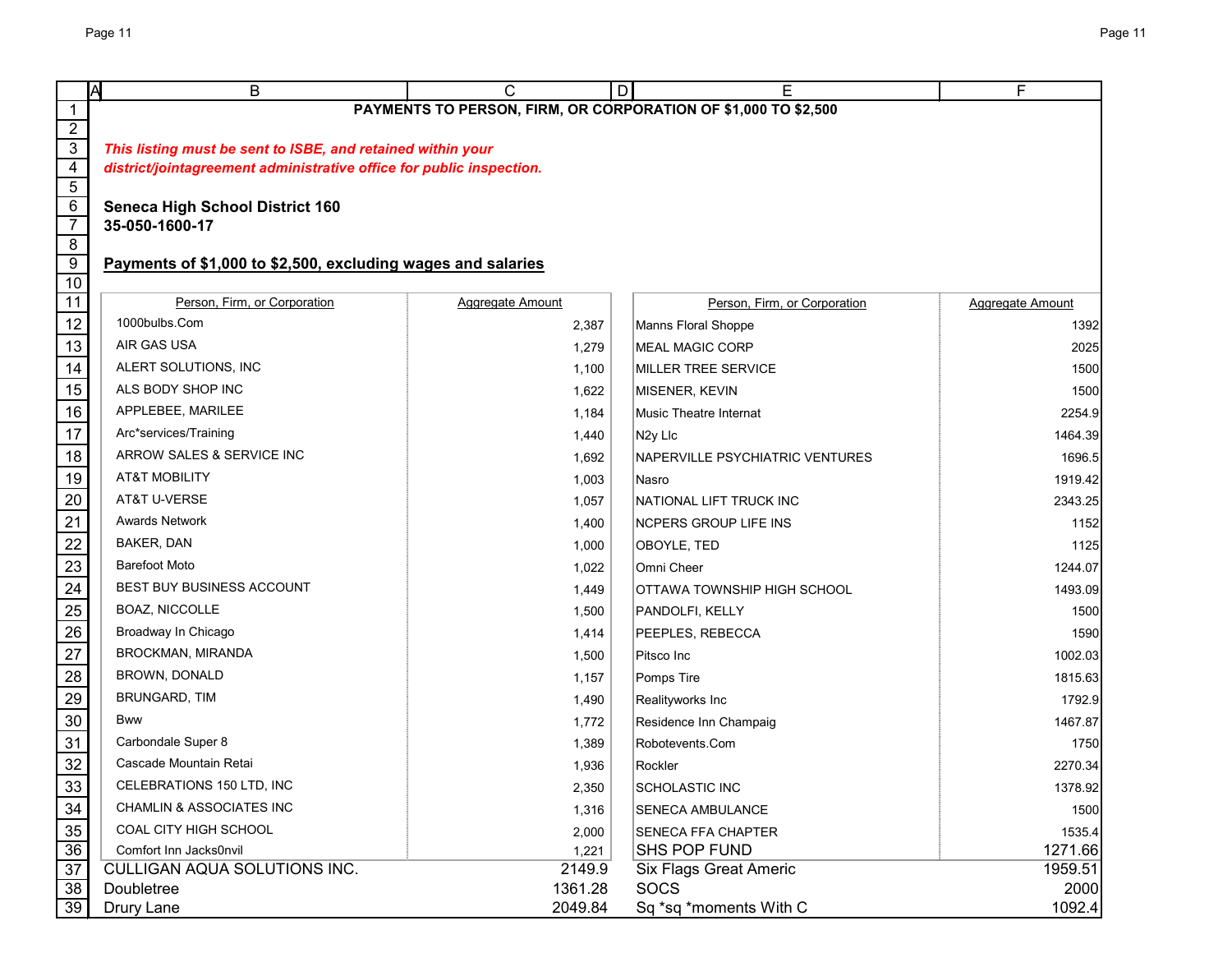|    | A<br>B                                   | C       | E<br>D                          | F       |
|----|------------------------------------------|---------|---------------------------------|---------|
| 40 | E-Conolight                              | 1594.75 | <b>SRAVTE</b>                   | 1498    |
| 41 | <b>ECSI PEORIA</b>                       | 1992    | STECKEN, DAN                    | 1985    |
| 42 | EDUCATIONAL FOUNDATION OF SENEC.         | 2380    | STEFFES SEAMLESS GUTTERS & DOWN | 1580    |
| 43 | Freelap Usa                              | 2189    | <b>STREATOR TWP HS</b>          | 2118.44 |
| 44 | Gfs Store #0166                          | 1910.98 | Subway                          | 1610.43 |
| 45 | Gih*globalindustrialeq                   | 1128.76 | <b>SUSAN BARLOW</b>             | 2000    |
| 46 | <b>GRUNDY AREA VOC.CENTER</b>            | 2307.13 | SZAFRANSKI EXCAVTG INC.         | 1310    |
| 47 | Gulf Oil 92063188                        | 1104.85 | TEAMBUILDER.COM                 | 1000    |
| 48 | Hampton Inn By Hilton                    | 1895.16 | The Graphic Edge Inc            | 1424.66 |
| 49 | Hawkeyes Bar & Grill I                   | 1123.71 | The Lock People                 | 1124.4  |
| 50 | Herff Jones Schol 7900                   | 2282.73 | The Turf Team, Inc              | 1409.47 |
| 51 | Hicksgas                                 | 1994.94 | Tm *garth Brooks                | 2304.5  |
| 52 | Hilton Garden Inn                        | 1003.4  | TRAGER, JODI                    | 1500    |
| 53 | Hudl                                     | 2271.19 | <b>Transfer Express</b>         | 1799    |
| 54 | <b>IDEAL ENVIRONMENTAL ENGINEERING I</b> | 1110    | <b>VALLEY BUSINESS MACHINES</b> | 1765.7  |
| 55 | Illinois Asbo                            | 1710    | Vernier Software & Tec          | 1993.25 |
| 56 | <b>Illinois Foundation Ff</b>            | 1680    | WALLACE GRADE SCHOOL DIST 195   | 1559.61 |
| 57 | Illinois Principals As                   | 2305    | WALSH, JODI                     | 1500    |
| 58 | Image Market                             | 1144.35 | WARWICK, ANJANETTE              | 1500    |
| 59 | Jimmy Johns                              | 1142.43 | WESTMORELAND, BRENDA            | 1500    |
| 60 | <b>KC COMMUNICATIONS</b>                 | 1500    | William V Macgill & Co          | 2282.06 |
| 61 | <b>KUTA SOFTWARE</b>                     | 1114    | Wm Supercenter                  | 2406.18 |
| 62 | LENOVO (UNITED STATES) INC               | 2086.86 | <b>ZIEBART INC</b>              | 1190.5  |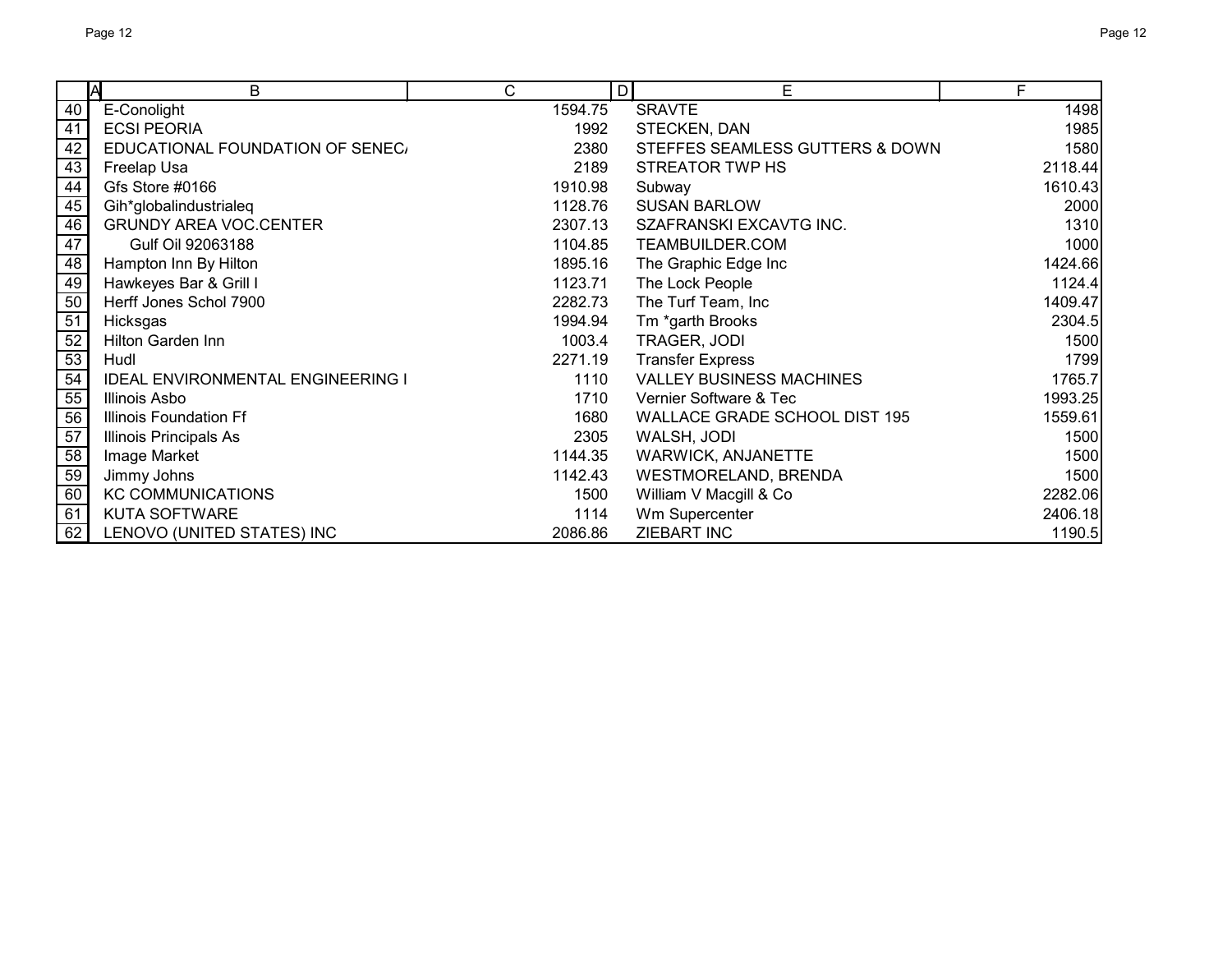|                     | Α<br>В                                                             | С                                                         | D                                                          | Е                |  |  |  |  |
|---------------------|--------------------------------------------------------------------|-----------------------------------------------------------|------------------------------------------------------------|------------------|--|--|--|--|
|                     |                                                                    |                                                           | PAYMENTS TO PERSON, FIRM, OR CORPORATION OF \$500 TO \$999 |                  |  |  |  |  |
| $\overline{2}$      |                                                                    |                                                           |                                                            |                  |  |  |  |  |
| $\overline{3}$      | This listing must be retained within your district/joint agreement |                                                           |                                                            |                  |  |  |  |  |
| $\overline{4}$      | administrative office for public inspection.                       |                                                           |                                                            |                  |  |  |  |  |
| $\overline{5}$<br>6 | <b>Seneca High School District 160</b><br>35-050-1600-17           |                                                           |                                                            |                  |  |  |  |  |
| $\overline{7}$      |                                                                    |                                                           |                                                            |                  |  |  |  |  |
| $\overline{8}$      |                                                                    |                                                           |                                                            |                  |  |  |  |  |
| $\overline{9}$      |                                                                    | Payments of \$500 to \$999, excluding wages and salaries. |                                                            |                  |  |  |  |  |
| 10                  |                                                                    |                                                           |                                                            |                  |  |  |  |  |
| 11                  | Person, Firm, or Corporation                                       | Aggregate Amount                                          | Person, Firm, or Corporation                               | Aggregate Amount |  |  |  |  |
| 12                  | 8 To 18                                                            |                                                           | 600 LANTER REFRIGERATED DIST                               | 751.85           |  |  |  |  |
| 13                  | ACT ON BULLYING, INC                                               |                                                           | 800 LAYCOAX, ROBERT                                        | 728.49           |  |  |  |  |
| 14                  | <b>AFLAC</b>                                                       |                                                           | 978 Lenz Field Llc                                         | 555              |  |  |  |  |
| 15                  | Airgass North                                                      |                                                           | 594 Lfsurf.Com                                             | 885.69           |  |  |  |  |
| 16                  | Aldi 68018                                                         |                                                           | 559.45 Litania Sports Group I                              | 958.38           |  |  |  |  |
| 17                  | <b>Alice Training Institu</b>                                      |                                                           | 595 LUCKY LOCATERS                                         | 580              |  |  |  |  |
| 18                  | <b>ALL DATA</b>                                                    |                                                           | 975 MCCARTHY, ALISON                                       | 634.49           |  |  |  |  |
| 19                  | <b>ALLDATA</b>                                                     |                                                           | 975 MILLER, BETH                                           | 651.51           |  |  |  |  |
| 20                  | <b>Athletic Outfitters</b>                                         |                                                           | 790.9 ML MACHINE MAINTENANCE LLC                           | 780              |  |  |  |  |
| 21                  | Att*bus Phone Pmt                                                  |                                                           | 551.77 Monical S Pizza                                     | 760.14           |  |  |  |  |
| 22                  | AURORA NAPER TRANSPORTATION                                        |                                                           | 853.34 MORRIS HOSPITAL                                     | 776              |  |  |  |  |
| 23                  | <b>BAXTER, JEN</b>                                                 |                                                           | 670.12 Nassp Product & Servi                               | 523.7            |  |  |  |  |
| $\frac{24}{ }$      | Blue Chip Hotel & Casi                                             |                                                           | 910.86 National Wrestling Coa                              | 803              |  |  |  |  |
| 25                  | <b>BRANDT PRINTING INC.</b>                                        |                                                           | 741 Ncs Pearson                                            | 801.3            |  |  |  |  |
| 26                  | Buffalo Wild Wings 066                                             |                                                           | 624.51 Olive Garden                                        | 614.24           |  |  |  |  |
| 27                  | Cec                                                                |                                                           | 754 On Deck Sports                                         | 949.98           |  |  |  |  |
| 28                  | CHAMPENE, NOAH                                                     |                                                           | 795 Otc Brands, Inc.                                       | 772.5            |  |  |  |  |
| 29                  | Championship Productio                                             |                                                           | 570 PDQ.COM CORPORATION                                    | 900              |  |  |  |  |
| $30\,$              | Channing Bete Co Aha                                               |                                                           | 633.01 Peoria Civic Center                                 | 880              |  |  |  |  |
| 31                  | Chateau Bloomington                                                |                                                           | 642.88 Pioneer Drama Service                               | 504.25           |  |  |  |  |
| 32                  | CINTAS FIRE 636525                                                 |                                                           | 581.71 Pittsburg Towneplace S                              | 779.76           |  |  |  |  |
| 33                  | Corleone S Italian Res                                             |                                                           | 878.35 Portillos Hot Dogs #27                              | 990.33           |  |  |  |  |
| 34                  | <b>Country Meats</b>                                               |                                                           | 979 Pp*ozarkdeligh                                         | 870              |  |  |  |  |
| $\frac{35}{36}$     | Courtyard Indianapolis                                             |                                                           | 905.72 Sign Zone Inc.                                      | 759.5            |  |  |  |  |
|                     | Crowne Plaza                                                       |                                                           | 504.82 SIGNING ONLINE, LLC                                 | 825              |  |  |  |  |
| 37                  | <b>Curric Asso</b>                                                 |                                                           | 670.88 Smartsign                                           | 503.04           |  |  |  |  |
| 38                  | Dia Athletic Tickets W                                             |                                                           | 510 Sp * Jennifer Ditteric                                 | 769.78           |  |  |  |  |
| 39                  | Dick S Sporting Goods.                                             |                                                           | 702.18 Sprinklerwarehousecom                               | 749.73           |  |  |  |  |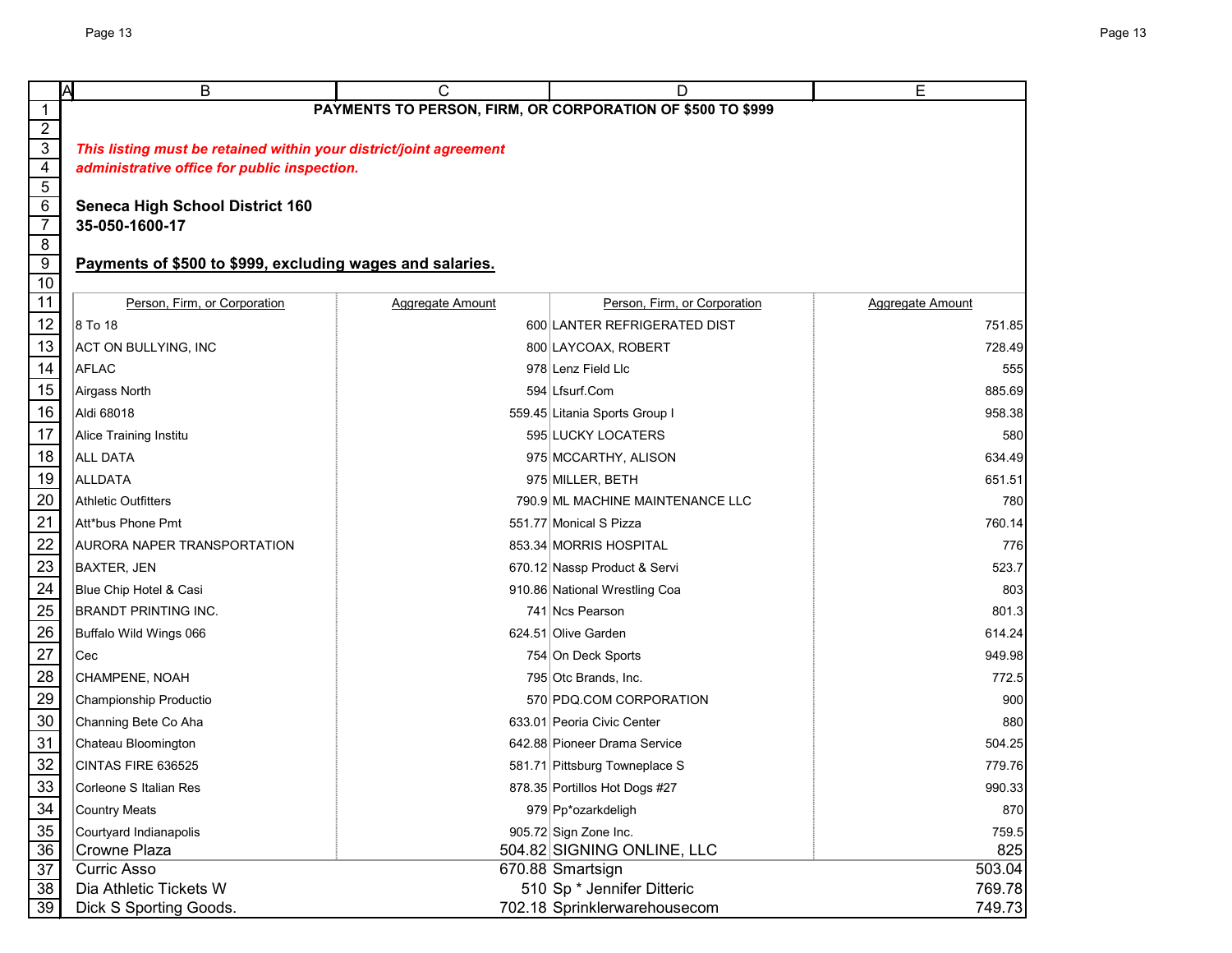|                 | B                             | C   | D                             | E      |
|-----------------|-------------------------------|-----|-------------------------------|--------|
| 40              | Dollar General #17461         |     | 662.26 Standard Chair Gardner | 646    |
| 41              | DOLOSKI, MICHAEL              |     | 750 STATE FIRE MARSHAL OFFICE | 550    |
| 42              | Early Bird Feed And Fe        |     | 506.06 Surveillance-Video.Com | 578.37 |
| 43              | <b>Flinn Scientific Inc</b>   |     | 819.03 SWON, ROB              | 511.21 |
| 44              | <b>Forestry Suppliers Inc</b> |     | 990.95 SZAFRANSKI, DAN        | 610    |
| 45              | <b>FRONTLINE TECHNOLOGIES</b> |     | 800 Ta #236 Morris Resta      | 726.59 |
| 46              | Hertzberg New Method I        |     | 873.25 THE SCOPE SHOPPE       | 648    |
| 47              | Homedepot.Com                 |     | 803.74 Thrush Services Inc    | 765    |
| 48              | Hometown Buffet 0299          |     | 883.5 Tst* 17th Street Bbq -  | 601.1  |
| 49              | Hugh Obrian Leadership        |     | 620 Usps Po 1671280360        | 512.81 |
| 50              | JACKSON, ANDREW               |     | 750 VOILES, MARTY             | 607.99 |
| $\overline{51}$ | Joes Pizza Dc P               |     | 541.55 Windy City Popcorn     | 609    |
| 52              | KENNEDY BROTHERS HTG & COOL   |     | 545 Yabla.Com                 | 574    |
| 53              | KINSELLA ROTO ROOTER SERVICI  | 925 |                               |        |
| 54              | <b>KIRKTON, NICK</b>          | 750 |                               |        |